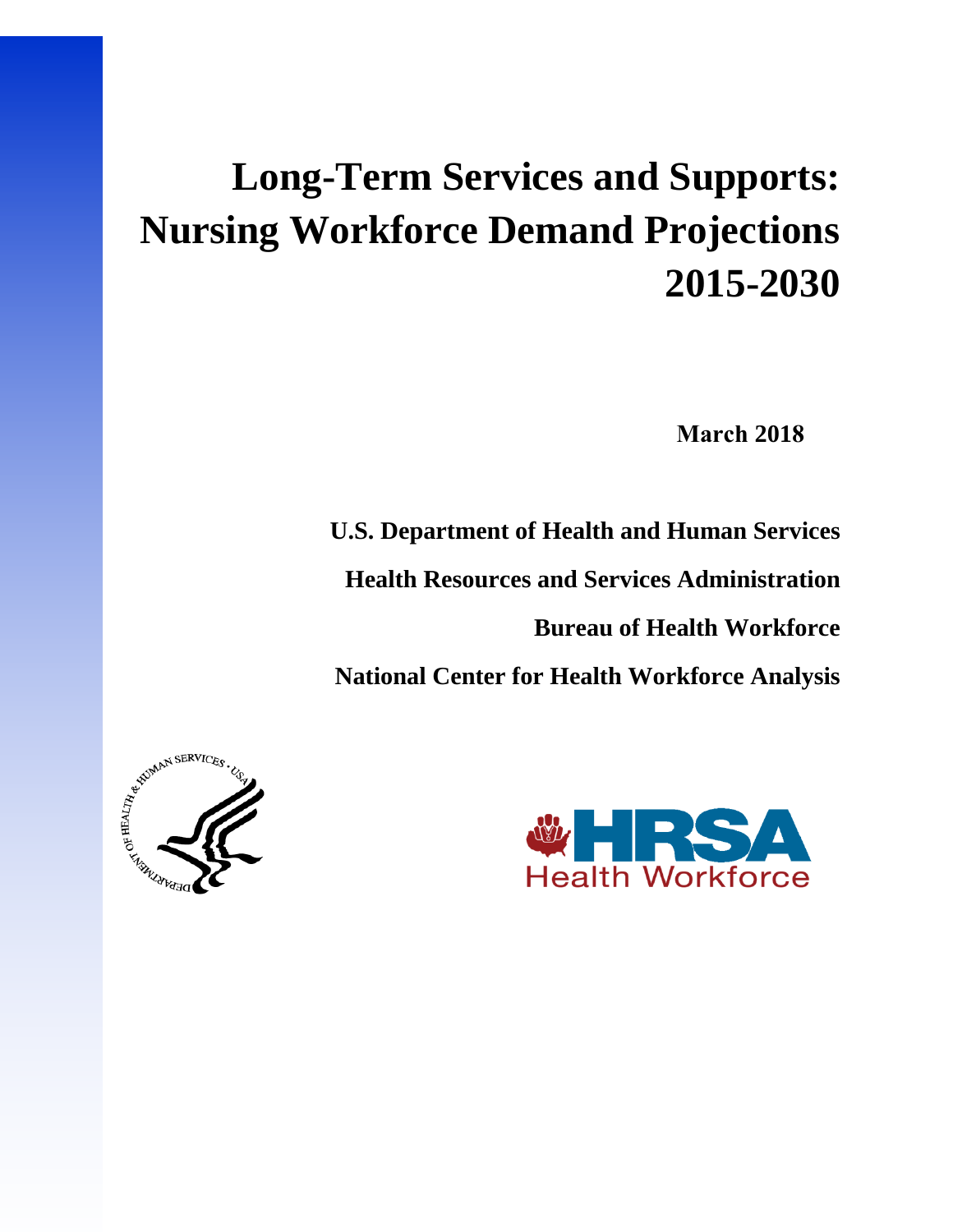# **About the National Center for Health Workforce Analysis**

The National Center for Health Workforce Analysis (NCHWA) informs public and privatesector decision-making on the U.S. health workforce by expanding and improving health workforce data and its dissemination to the public, and by improving and updating projections of supply of and demand for health workers. For more information about the NCHWA, please visit our website at [http://bhw.hrsa.gov/healthworkforce/index.html.](http://bhw.hrsa.gov/healthworkforce/index.html)

#### Suggested citation:

U.S. Department of Health and Human Services, Health Resources and Services Administration, National Center for Health Workforce Analysis. 2017. Long-Term Services and Supports: Nursing Workforce Demand Projections, 2015-2030. Rockville, Maryland.

#### Copyright information:

All material appearing in this documentation is in the public domain and may be reproduced or copied without permission. Citation of the source, however, is appreciated.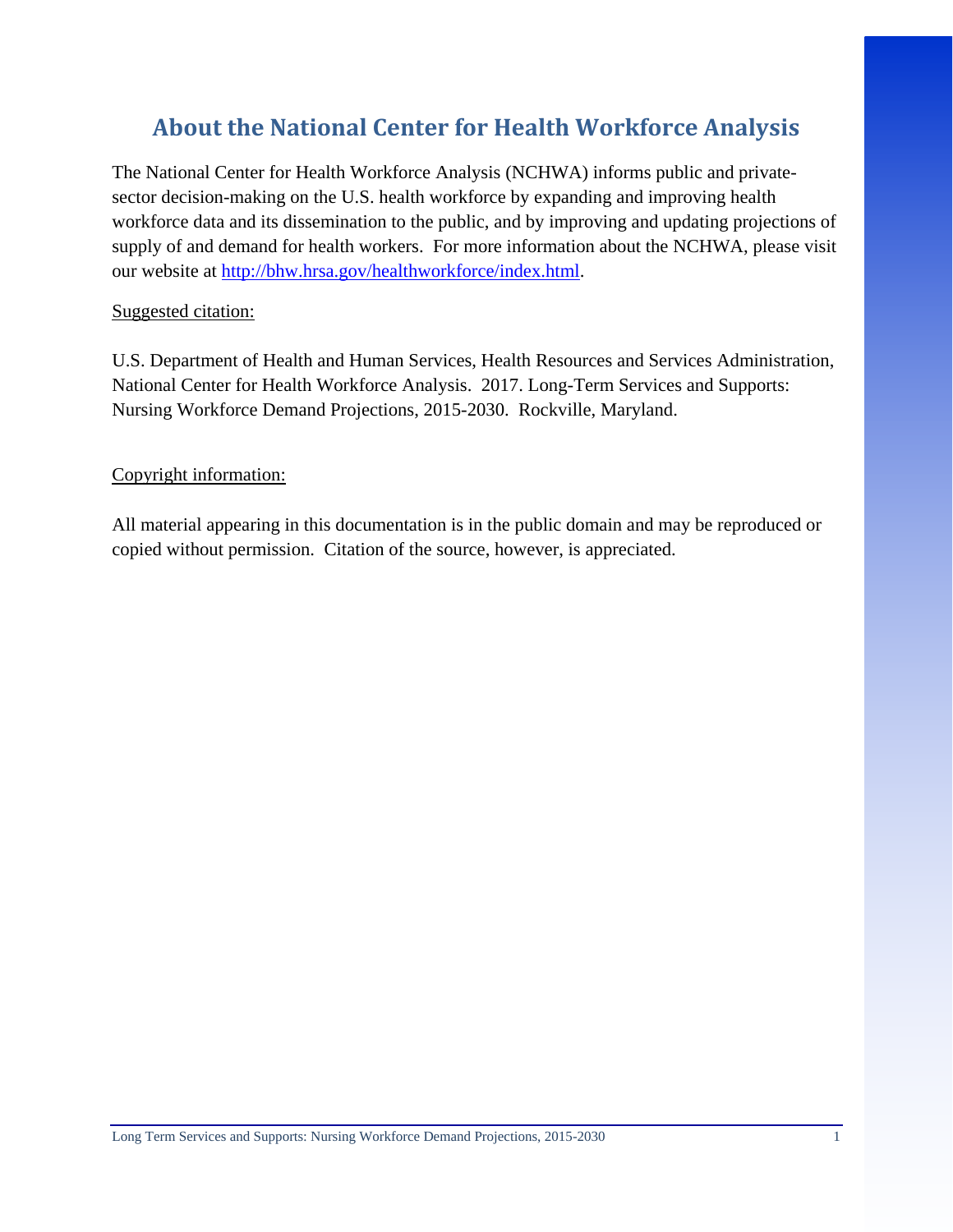# **Contents**

| Exhibit 2: LTSS Demand for Licensed Practical Nurses by State, 2015-2030 10 |
|-----------------------------------------------------------------------------|
|                                                                             |
|                                                                             |
|                                                                             |
|                                                                             |
|                                                                             |
|                                                                             |
|                                                                             |
|                                                                             |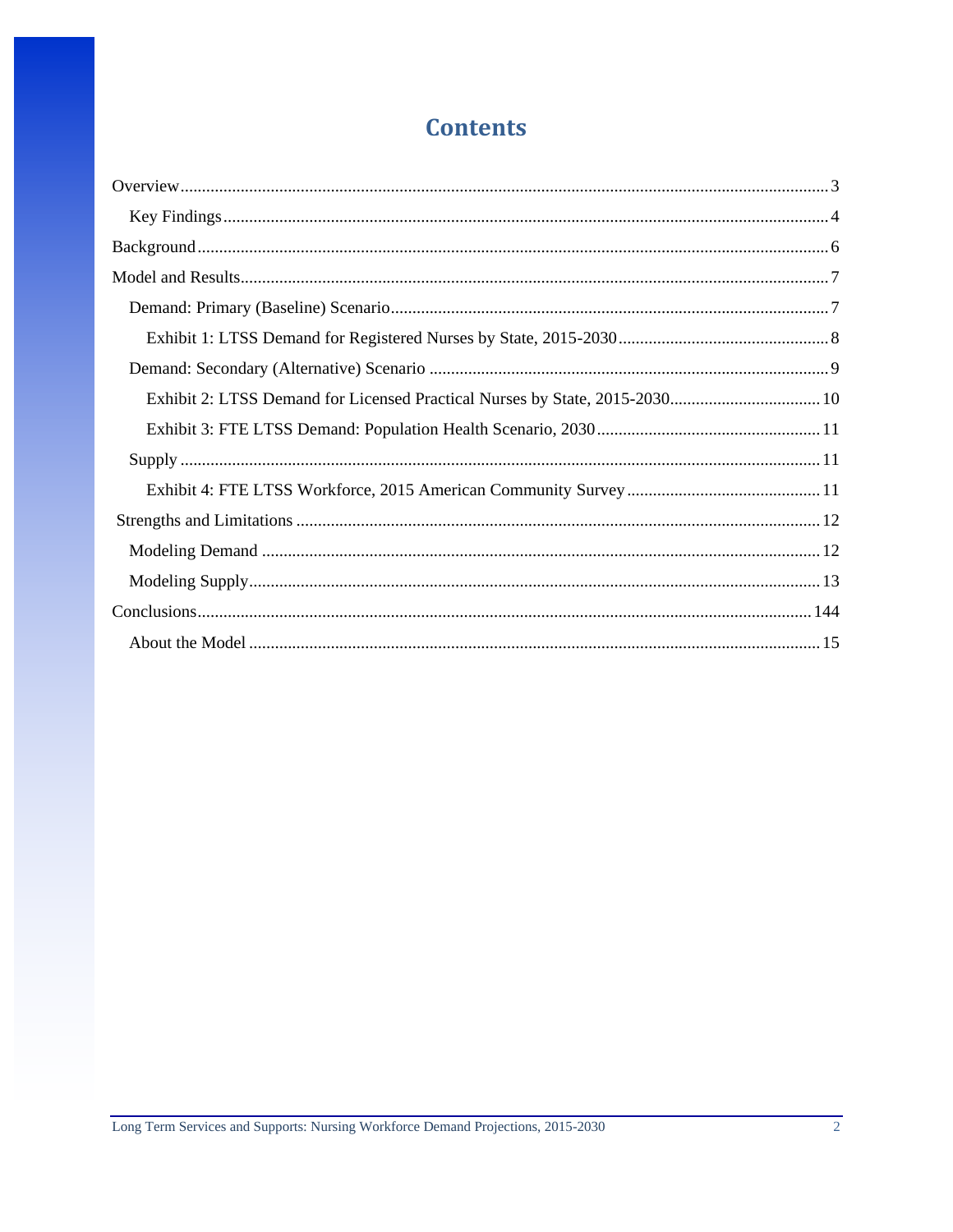## **Overview**

Long-Term Services and Supports (LTSS) are the paid and unpaid medical and personal care provisions that people need when they experience difficulty living independently and completing daily self-care tasks. These difficulties are generally the result of disabling conditions and chronic illnesses. LTSS are delivered in both institutional (e.g. nursing homes) and home and community-based settings (e.g. adult day centers). Combined, Registered Nurses and Licensed Practical Nurses currently represent about one quarter of the LTSS workforce. **This report contains demand projections for Registered Nurses and Licensed Practical Nurses working in LTSS.** A companion report, also prepared by HRSA, presents demand projections for Direct Care Worker occupations in LTSS.

The analysis is conducted using the Health Resources and Services Administration's "Health Workforce Simulation Model." This model is an integrated microsimulation model that can estimate current and future supply of and demand for healthcare workers from multiple professions and in multiple care settings.<sup>1</sup> The primary (or "baseline") scenario in this model assumes that demand equals supply in the base year.<sup>2</sup> Demand for selected nursing occupations in LTSS is projected up until the year 2030, with 2015 serving as the baseline year. Two important limitations for demand projections in this baseline scenario are: (a) the underlying assumption that health care delivery and practices in the base year (2015) will not change substantially in the future (by 2030), and (b) that there will be stability in the current rates of health care utilization. A second, "alternative" demand scenario is also modelled for this report. This alternative scenario takes into account potential changes in population health and models the impact these changes would have on demand for nursing occupations in LTSS.

While this report does not provide projections for the future supply of Registered Nurses and Licensed Practical Nurses in LTSS, it does discuss current supply of those occupations. Forecasting the future nursing workforce supply in LTSS is challenging because future setting-

Long Term Services and Supports: Nursing Workforce Demand Projections, 2015-2030 3

 $\overline{\phantom{a}}$ 

<sup>&</sup>lt;sup>1</sup> For additional information about HWSM, please see the technical documentation at Technical Documentation for Health Resources Service [Administration's Health Workforce Simulation Model](https://bhw.hrsa.gov/sites/default/files/bhw/nchwa/projections/NCHWA_HWSM_Technical_Report_to_DEA.pdf)

<sup>2</sup> Ono T, Lafortune G, Schoenstein M. "Health workforce planning in OECD countries: a review of 26 projection models from 18 countries." *OECD Health Working Papers, No. 62*. France: OECD Publishing; 2013: 8-11.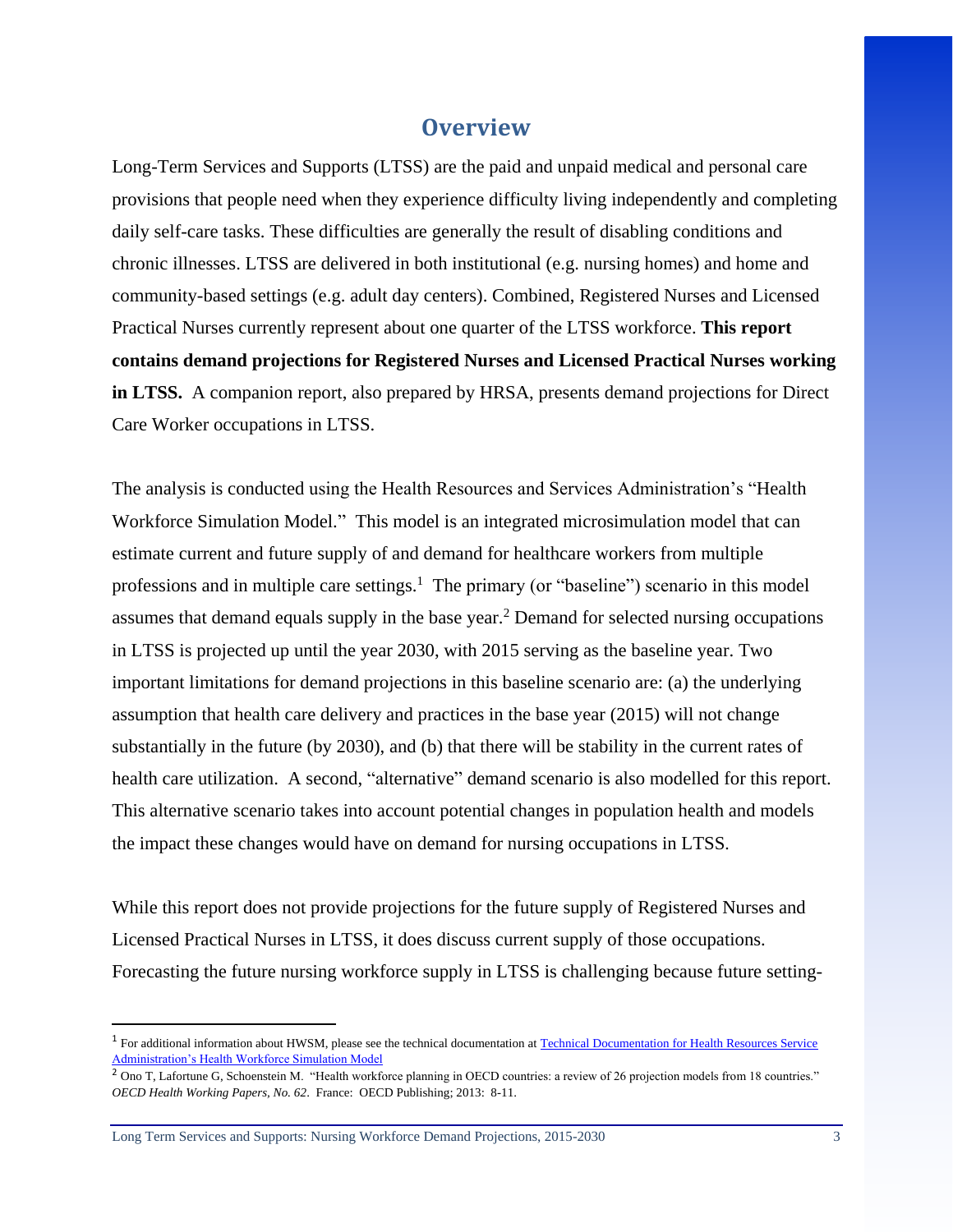specific workforce supplies will likely be dependent on the competitiveness of wages, benefits, and workplace characteristics in LTSS settings,  $3,4$  as well as on fundamental workforce supply determinants (e.g., number of new entrants to the nursing workforce). The broad labor market factors that may affect health care providers' choice of work setting are not able to be estimated using the current HWSM, but future improvements to the model may support such complex analyses.

#### <span id="page-4-0"></span>**Key Findings**

 $\overline{\phantom{a}}$ 

*The increase in demand for nursing occupations in LTSS in the United States, although anticipated to be seen in all states, will be distributed unevenly across the nation. Specifically, projected demand growth for Registered Nurses and Licensed Practical Nurses between 2015 and 2030 varies substantially by state and region.*

- Under the Primary Scenario, demand for RNs will grow by 46% from 438,600 FTEs in 2015 to 638,800 FTEs in 2030 and demand for LPNs is projected to drive the workforce to grow by 46%, from 364,200 FTEs in 2015 to 532,900 FTEs in 2030.
- If current levels of LTSS care are maintained, Texas is projected to have the largest increase in demand for overall LTSS nursing care provided by Registered Nurses and Licensed Practical Nurses between 2015 and 2030.
	- o For Registered Nurses, the states with the highest projected increases in demand include Colorado (76%), Utah (74%), New Mexico (72%), Arizona (72%), California (71%) and Texas (71%).
	- o For Licensed Practical/Vocational Nurses, the highest projected increases in demand include Colorado (78%), Utah (75%), New Mexico (74%), Arizona (73%), California (72%) and Texas (72%).

<sup>&</sup>lt;sup>3</sup> National Academies of Sciences, Engineering, and Medicine. 2017. Strengthening the workforce to support community living and participation for older adults and individuals with disabilities: Proceedings of a workshop. Washington, DC: The National Academies Press.

<sup>&</sup>lt;sup>4</sup> Texas Center for Nursing Workforce Studies. 2016. Long-term care nurse staffing study: Recruitment and retention. Publication Number 25-14896. Retrieved December 28, 2017 from: [http://www.dshs.texas.gov/chs/cnws/Home-Health-and-Hospice-and-Long-Term-Care-Survey-](http://www.dshs.texas.gov/chs/cnws/Home-Health-and-Hospice-and-Long-Term-Care-Survey-Reports/)[Reports/.](http://www.dshs.texas.gov/chs/cnws/Home-Health-and-Hospice-and-Long-Term-Care-Survey-Reports/)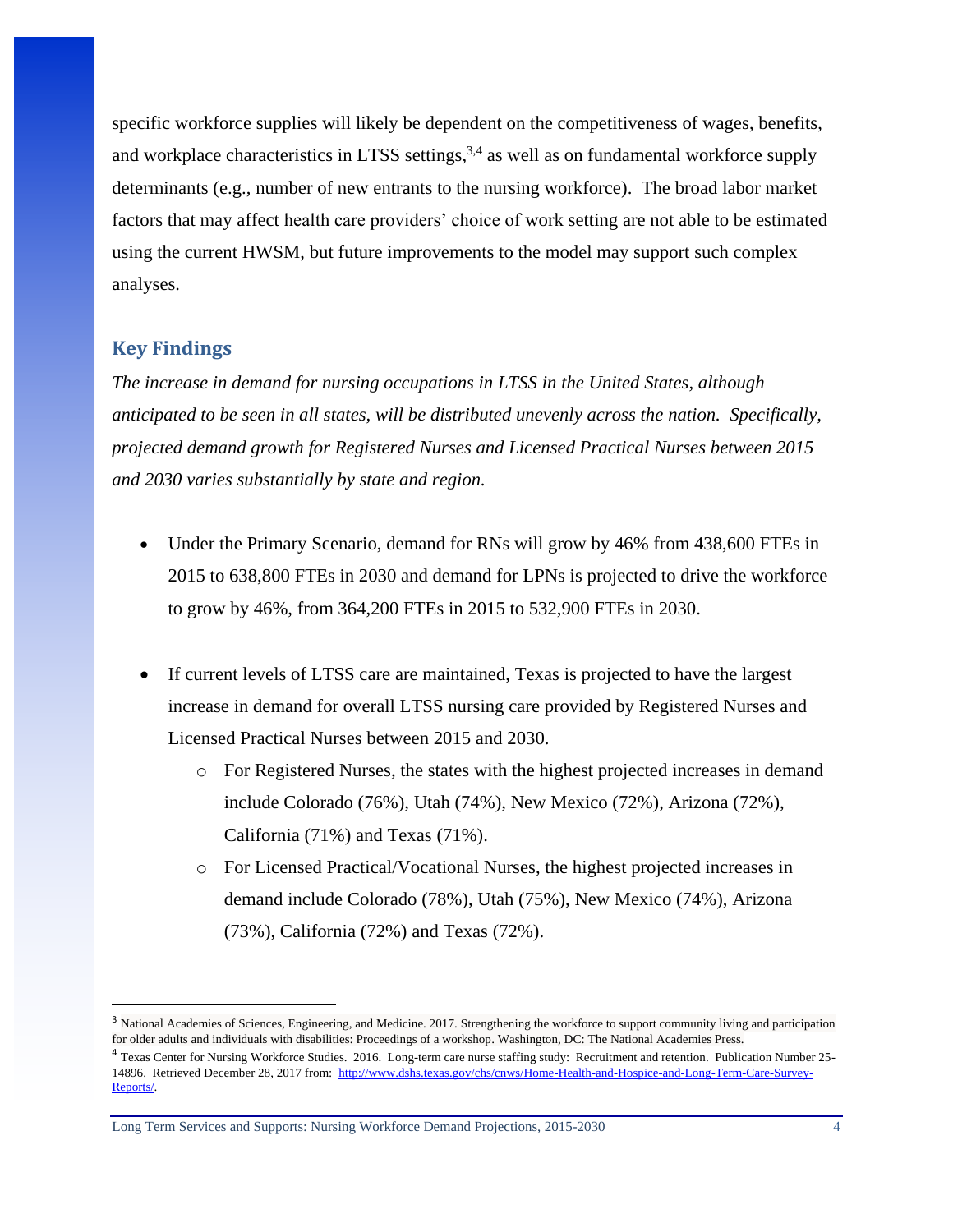- The state projected to experience the smallest demand increase is Nebraska (4%), followed by New York (21%). These states have the same percentage of increase in demand for both Registered Nurses and Licensed Practical Nurses.
- <span id="page-5-0"></span>• Under an alternative scenario which takes into account possible improvements in population health, short-term demand for Registered Nurses and Licensed Practical Nurses in LTSS will likely decline. However, because of anticipated increases in longevity, long-term demand for LTSS is likely to rise by about 8% compared to baseline projections for Registered Nurses (increased by 49,800 Full Time Equivalents) and Licensed Practical Nurses (increased by 43,100 Full Time Equivalents).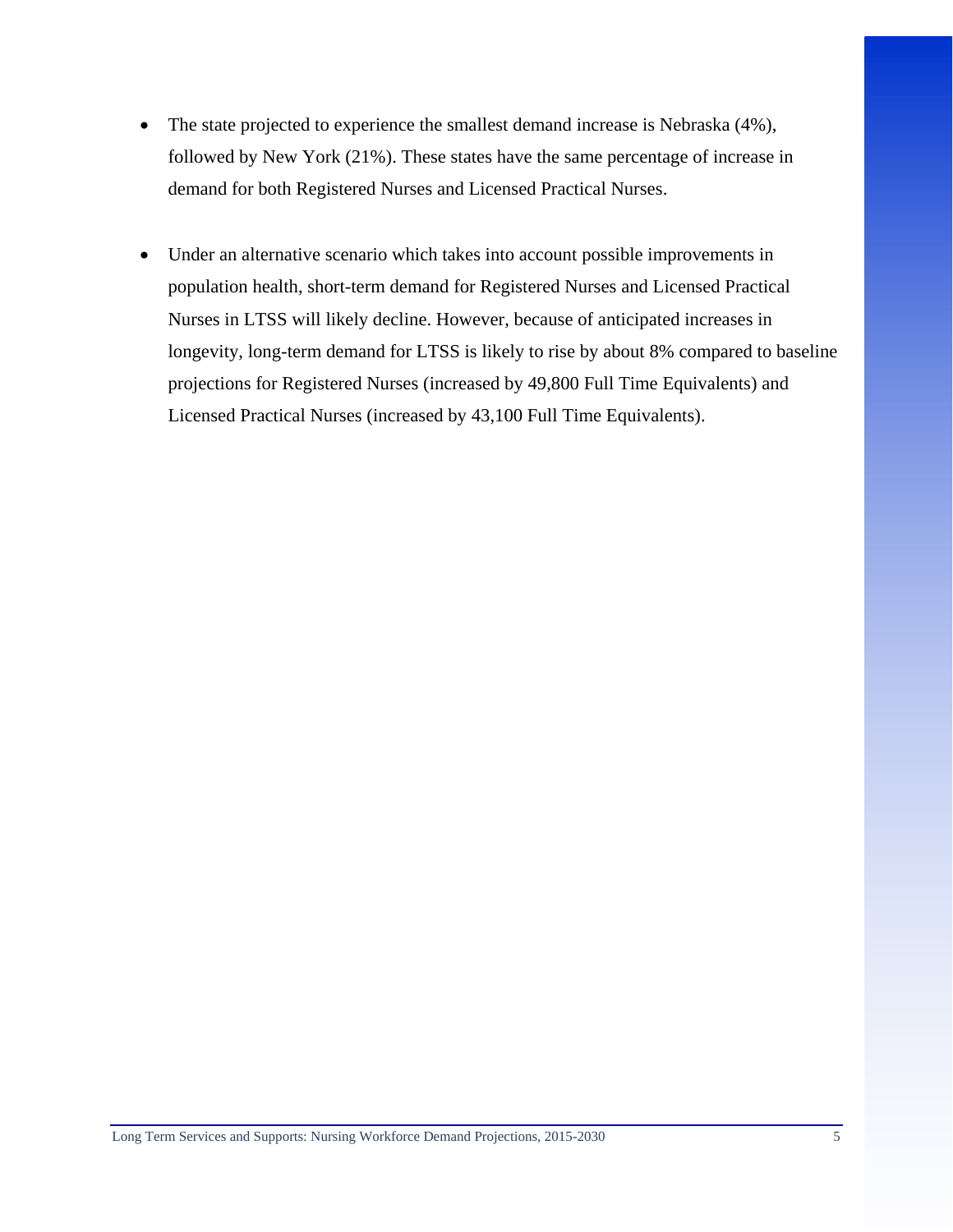## **Background**

Growth in the aging population due to demographic shifts, increased longevity, and a corresponding increase in disability prevalence will amplify the future need for Long Term Services and Supports (LTSS). In 2015, there were an estimated 47.8 million people in the U.S. age 65 or older, and by 2030 this number will rise to nearly 73 million (about one in five U.S. residents).<sup>5</sup> Disabling conditions and chronic illnesses are highly correlated with older age, and rapid growth in the number of older adults raises questions of whether the LTSS workforce will be sufficient to meet the future demand for services.

Registered Nurses (RNs) and Licensed Practical/Vocational Nurses (LPNs) perform a variety of patient care duties and are critical to the delivery of health care services across the long-term care continuum, from institutional care to home and community based services. Analysis of 2015 American Community Survey One-Year estimates suggests 45% of LPNs in the United States worked in LTSS in 2015. This is similar to estimates from the 2013 American Community Survey, but reflects substantial grow in employment of LPNs in LTSS since 2008. <sup>6</sup> Approximately 15% of RNs worked in LTSS settings in 2015.

According to the Health Resources and Services Administration's (HRSA's) 2017 report on nursing occupations in the U.S.<sup>7</sup>, nursing shortages represent a problem with workforce distribution across states, rather than a shortage at the national level. Examining the nursing workforce providing LTSS, this report continues a regional focus by describing the distribution of RN and LPN demand across states, as opposed to focusing solely on national-level demand projections. This study also supports the HRSA health workforce goals by presenting workforce demand projections for select nursing occupations working in LTSS. Furthermore, this study is

Long Term Services and Supports: Nursing Workforce Demand Projections, 2015-2030 6

l

<sup>5</sup> U.S. Census Bureau. An Aging Nation. Accessed at [https://www.census.gov/library/visualizations/2017/comm/cb17](https://www.census.gov/library/visualizations/2017/comm/cb17-ff08_older_americans.html) [ff08\\_older\\_americans.html](https://www.census.gov/library/visualizations/2017/comm/cb17-ff08_older_americans.html)

<sup>6</sup> Coffman JM, Chan K, Bates T. (2015). Profile of the Licensed Practical Nurse/Licensed Vocational Nurse Workforce, 2008 and 2013. San Francisco, CA: UCSF Health Workforce Research Center on Long-Term Care. [https://healthworkforce.ucsf.edu/sites/healthworkforce.ucsf.edu/files/Report-](https://healthworkforce.ucsf.edu/sites/healthworkforce.ucsf.edu/files/Report-Profile_of_the_Licensed_Practical_Nurse_Licensed_Vocational_Nurse_Workforce_2008_and_2013.pdf)

[Profile\\_of\\_the\\_Licensed\\_Practical\\_Nurse\\_Licensed\\_Vocational\\_Nurse\\_Workforce\\_2008\\_and\\_2013.pdf](https://healthworkforce.ucsf.edu/sites/healthworkforce.ucsf.edu/files/Report-Profile_of_the_Licensed_Practical_Nurse_Licensed_Vocational_Nurse_Workforce_2008_and_2013.pdf)

<sup>7</sup> U.S. Department of Health and Human Services, Health Resources and Services Administration, National Center for Health Workforce Analysis. 2017. *National and Regional Supply and Demand Projections of the Nursing Workforce: 2014-2030.* Rockville, Maryland.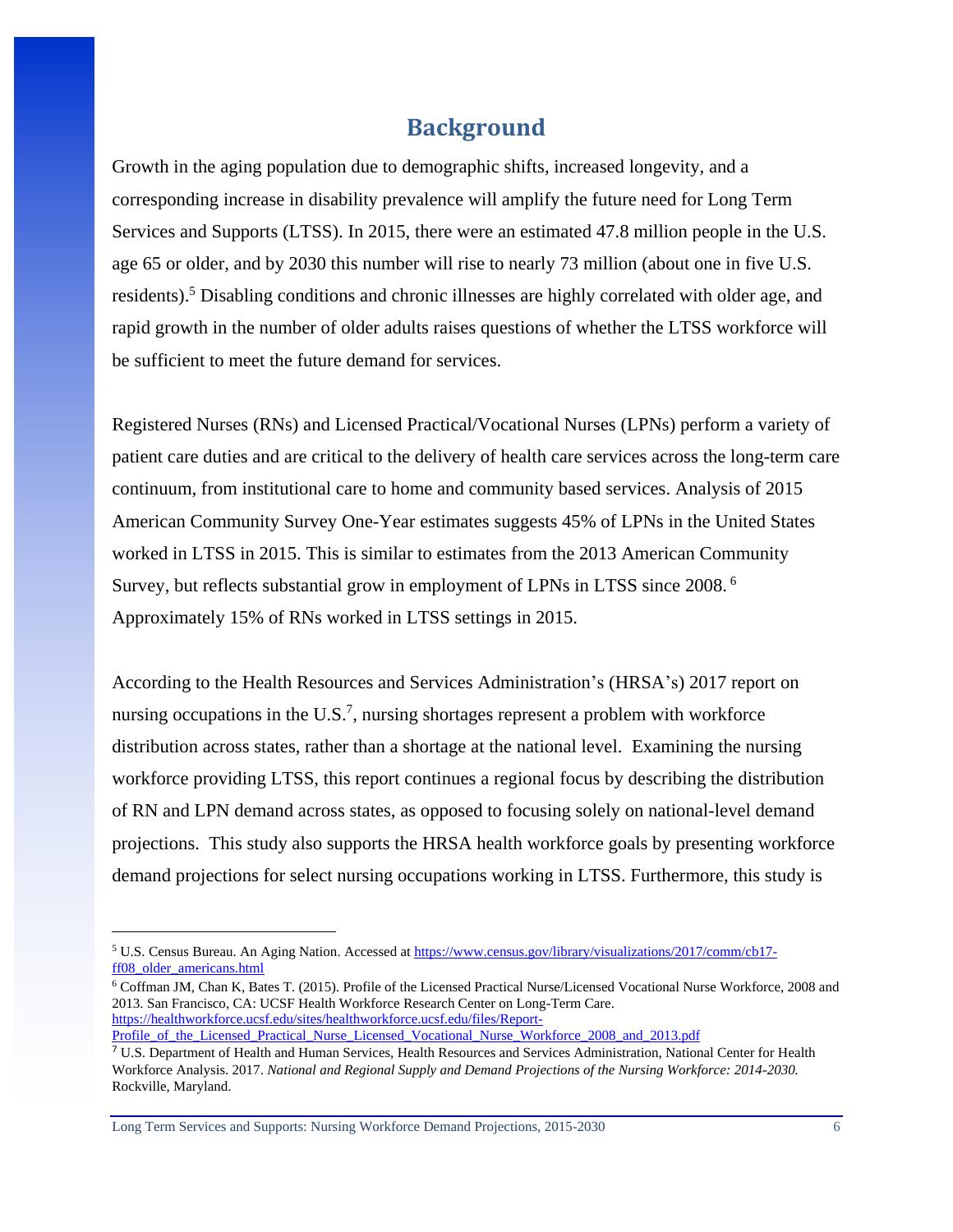responsive to findings and recommendations from a 2016 General Accountability Office report pertaining to the LTSS workforce.<sup>8</sup>

## **Model and Results**

<span id="page-7-0"></span>This analysis utilized the HRSA's Health Workforce Simulation Model (HWSM), a forecasting model developed to estimate and project workforce supply and demand across a wide range of healthcare occupations. The HWSM projected the impact of key factors influencing LTSS demand (not supply) on two specific nursing occupations--RNs and LPNs. These key factors include population growth, population aging, overall economic conditions, expanded health insurance coverage, changes in health care reimbursement, geographic location, and health workforce availability. LTSS settings included nursing homes, residential care facilities, home health, and adult day care. Estimates of current numbers (supply) of RNs and LPNs working in LTSS are also provided, and a discussion of the barriers in estimating current and projecting future supply is included. Workforce numbers are reported as full-time equivalents (FTEs), where an FTE is defined as 40 hours worked per week.

Two demand scenarios are modelled for this report. The first (baseline) scenario reflects the changing demographics from 2015 to 2030 and extrapolates current care utilization and delivery patterns. The second (alternative) scenario further takes into account possible improvements in population health and trends in unpaid care that might impact future demand for paid care.

#### <span id="page-7-1"></span>**Demand: Primary (Baseline) Scenario**

Under the baseline scenario, between 2015 and 2030, demand for both RNs and LPNs in LTSS is projected to increase substantially. Demand for RNs will grow by 46%--from 438,600 FTEs in 2015 to 638,800 FTEs in 2030 (an increase of 200,200 FTEs). Similarly, demand for LPNs is projected to drive the workforce to grow by 46%, from 364,200 FTEs in 2015 to 532,900 FTEs in 2030 (an increase of 168,700 FTEs).

Substantial variation is observed in RN demand growth at the regional and state levels (*Exhibit 1*). The Western (68%) and Southern (52%) Census regions exhibit the highest projected growth

 $\overline{\phantom{a}}$ 

<sup>8</sup> Accessed at<http://www.gao.gov/assets/680/679169.pdf>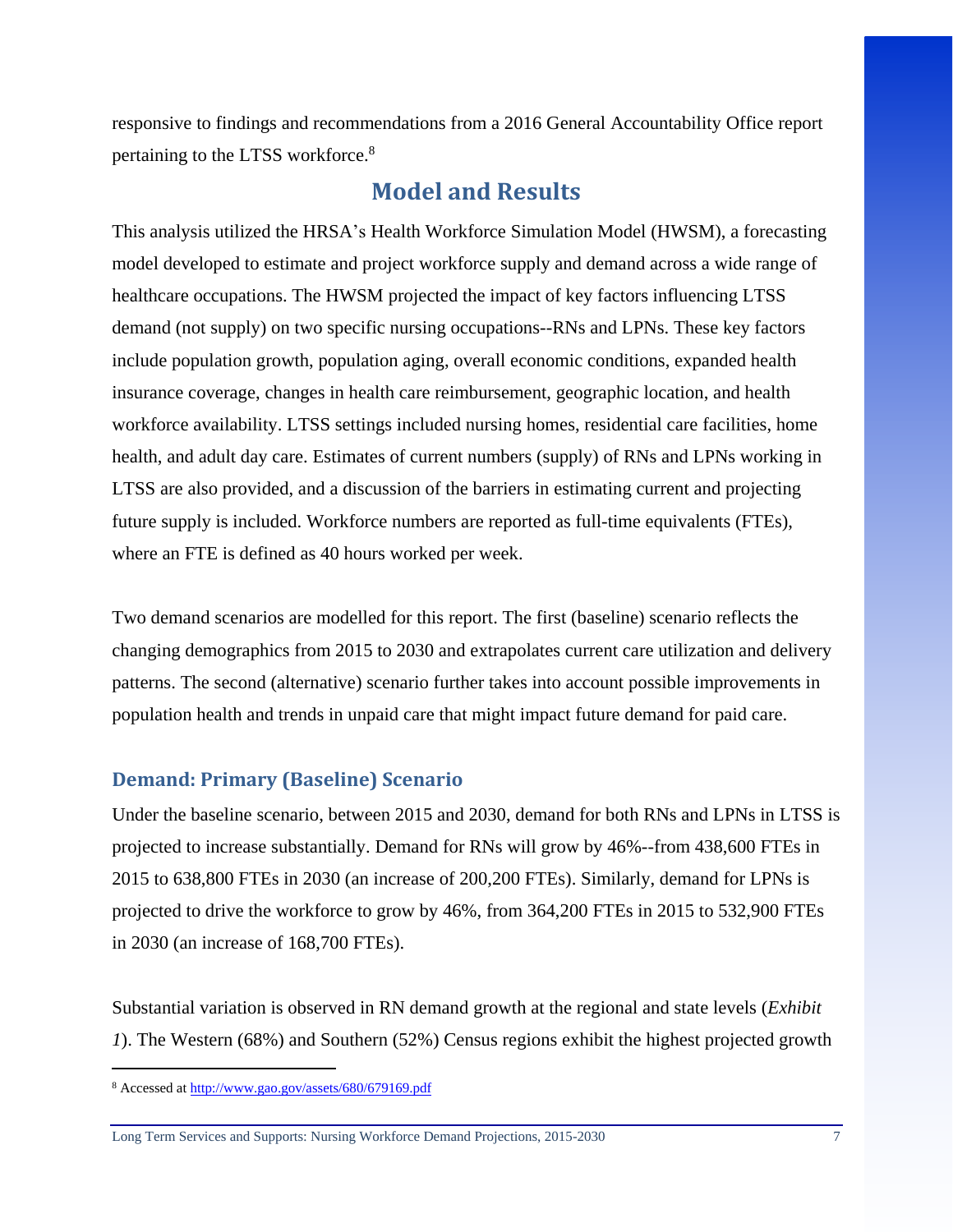<span id="page-8-0"></span>

| <b>Region/State</b>  | 2015    | 2020    | 2025    | 2030    | <b>Percent Change</b> |
|----------------------|---------|---------|---------|---------|-----------------------|
| <b>Northeast</b>     | 92,990  | 99,550  | 108,520 | 122,590 | 32%                   |
| Connecticut          | 6,230   | 6,910   | 7,860   | 8,970   | 44%                   |
| Maine                | 2,380   | 2,550   | 2,760   | 3,050   | 28%                   |
| Massachusetts        | 11,410  | 12,420  | 13,600  | 15,520  | 36%                   |
| New Hampshire        | 2,390   | 2,630   | 3,010   | 3,660   | 53%                   |
| New Jersey           | 12,860  | 14,480  | 16,130  | 18,470  | 44%                   |
| New York             | 30,580  | 31,570  | 33,450  | 36,870  | 21%                   |
| Pennsylvania         | 23,770  | 25,550  | 27,910  | 31,710  | 33%                   |
| Rhode Island         | 2,370   | 2,400   | 2,620   | 3,030   | 28%                   |
| Vermont              | 1,000   | 1,040   | 1,180   | 1,310   | 31%                   |
| <b>Midwest</b>       | 113,690 | 122,780 | 135,560 | 153,020 | 35%                   |
| Illinois             | 20,590  | 22,710  | 25,680  | 29,150  | 42%                   |
| Indiana              | 10,900  | 11,860  | 13,100  | 15,020  | 38%                   |
| Iowa                 | 5,980   | 6,210   | 6,700   | 7,460   | 25%                   |
| Kansas               | 5,080   | 5,740   | 6,480   | 7,310   | 44%                   |
| Michigan             | 14,400  | 15,540  | 17,170  | 19,210  | 33%                   |
| Minnesota            | 8,060   | 8,850   | 9,910   | 11,530  | 43%                   |
| Missouri             | 11,170  | 12,210  | 13,600  | 15,590  | 40%                   |
| Nebraska             | 3,630   | 3,620   | 3,630   | 3,770   | 4%                    |
| North Dakota         | 1,760   | 1,770   | 1,990   | 2,230   | 27%                   |
| Ohio                 | 21,460  | 22,580  | 24,130  | 26,310  | 23%                   |
| South Dakota         | 1,930   | 2,200   | 2,510   | 2,880   | 49%                   |
| Wisconsin            | 8,730   | 9,490   | 10,660  | 12,560  | 44%                   |
| <b>South</b>         | 158,460 | 181,200 | 208,970 | 240,150 | 52%                   |
| Alabama              | 7,990   | 9,100   | 10,160  | 11,320  | 42%                   |
| Arkansas             | 5,300   | 5,860   | 6,350   | 6,860   | 29%                   |
| Delaware             | 1,490   | 1,680   | 1,920   | 2,190   | 47%                   |
| District of Columbia | 1,090   | 1,260   | 1,420   | 1,580   | 45%                   |
| Florida              | 27,620  | 30,810  | 35,250  | 39,400  | 43%                   |
| Georgia              | 10,670  | 12,670  | 14,750  | 16,800  | 57%                   |
| Kentucky             | 7,530   | 8,300   | 9,220   | 10,330  | 37%                   |
| Louisiana            | 7,470   | 8,210   | 9,320   | 10,660  | 43%                   |
| Maryland             | 7,940   | 9,220   | 10,690  | 12,350  | 56%                   |
| Mississippi          | 5,320   | 6,230   | 7,120   | 8,050   | 51%                   |
| North Carolina       | 13,530  | 15,930  | 18,560  | 21,310  | 58%                   |
| Oklahoma             | 5,610   | 6,320   | 7,040   | 7,830   | 40%                   |
| South Carolina       | 6,070   | 6,950   | 8,010   | 9,190   | 51%                   |
| Tennessee            | 9,130   | 10,600  | 12,410  | 14,720  | 61%                   |
| Texas                | 28,730  | 33,860  | 40,630  | 49,240  | 71%                   |
| Virginia             | 9,930   | 10,930  | 12,570  | 14,450  | 46%                   |
| West Virginia        | 3,040   | 3,270   | 3,550   | 3,870   | 27%                   |
| West                 | 73,420  | 86,410  | 102,460 | 123,050 | 68%                   |
| Alaska               | 750     | 860     | 990     | 1,170   | 56%                   |
| Arizona              | 5,750   | 7,040   | 8,360   | 9,890   | 72%                   |
| California           | 37,100  | 43,710  | 52,100  | 63,370  | 71%                   |
| Colorado             | 5,320   | 6,360   | 7,670   | 9,350   | 76%                   |
| Hawaii               | 1,370   | 1,500   | 1,740   | 2,070   | 51%                   |
| Idaho                | 1,810   | 2,130   | 2,480   | 2,860   | 58%                   |
| Montana              | 1,900   | 2,050   | 2,300   | 2,690   | 42%                   |
| Nevada               | 2,390   | 2,880   | 3,300   | 3,700   | 55%                   |
| New Mexico           | 2,040   | 2,430   | 2,960   | 3,500   | 72%                   |
| Oregon               | 4,260   | 4,960   | 5,660   | 6,380   | 50%                   |
| Utah                 | 2,270   | 2,740   | 3,280   | 3,940   | 74%                   |
| Washington           | 7,570   | 8,780   | 10,520  | 12,820  | 69%                   |
| Wyoming              | 890     | 970     | 1,100   | 1,310   | 47%                   |
|                      |         |         |         |         |                       |

#### **Exhibit 1: LTSS Demand for Registered Nurses by State, 2015-2030**

Note: Totals may differ from national tables in the report due to rounding.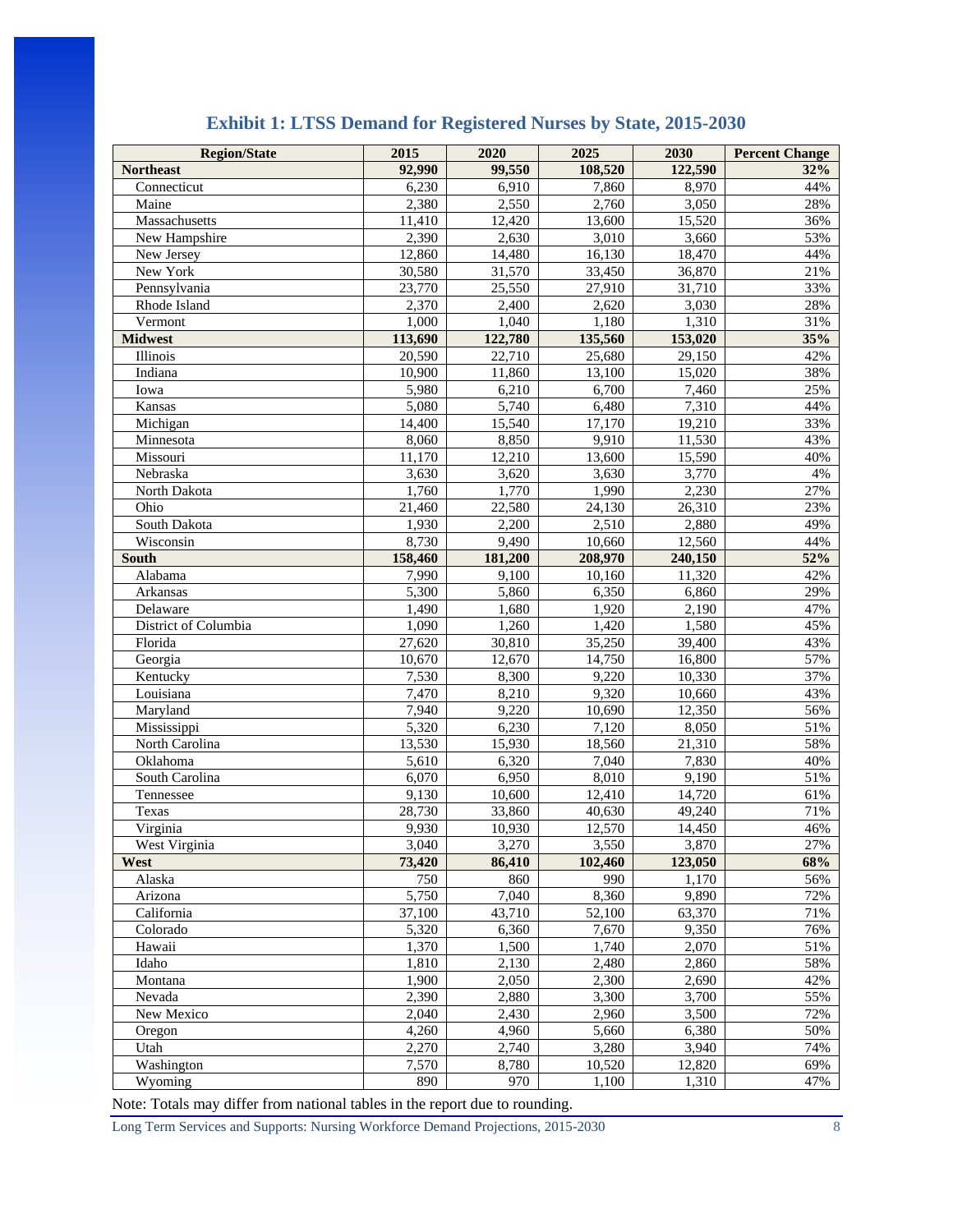in demand for RNs in LTSS, and the Northeastern (32%) and Midwestern (35%) regions exhibit a smaller growth in demand. The states with the highest projected demand growth for RNs in LTSS include Colorado (76%) and Utah (74%), while those with the lowest growth include Nebraska (4%) and New York (21%).

Similar patterns are observed in LPN demand growth at the regional and state levels (Exhibit 2). The Western (69%) and Southern (52%) Census regions exhibit the highest projected growth and the Northeastern (32%) and Midwestern (35%) the smallest. The states with the highest growth in projected LPN demand include Colorado (78%) and Utah (75%). As with RNs, Nebraska (4%) and New York (21%) are projected to experience the lowest growth by 2030.

#### <span id="page-9-0"></span>**Demand: Secondary (Alternative) Scenario**

The results of the first scenario are based on recent national health care utilization and staffing patterns, and assume that within each demographic group, the prevalence of chronic disease and disability remain unchanged over time. However, improvements in population health could contribute to changes in workforce demand by setting. For example, an increased focus on preventive care, medication management and adherence, and evidence-based care protocols may results in improvements in population health. In turn, there may be changes in the level of demand for DCWs across the nation for the provision of LTSS.

An alternative scenario seeks to model the potential long-term health impacts (and subsequent impact on demand for providers) of achieving the following population health goals: 1) sustained a 5 percent reduction in body weight for people who were overweight or obese; 2) improved uncontrolled hypertension, high cholesterol, and high blood glucose levels; and 3) eliminated smoking. Results suggest that improved population health might reduce LTSS demand slightly in the short term, but to the extent that preventive care increases longevity, particularly among older population cohorts, overall demand for LTSS nurses is likely to rise by about 92,900 FTEs (8%) in the long term, compared to the projected demand in the baseline scenario (*Exhibit 3*).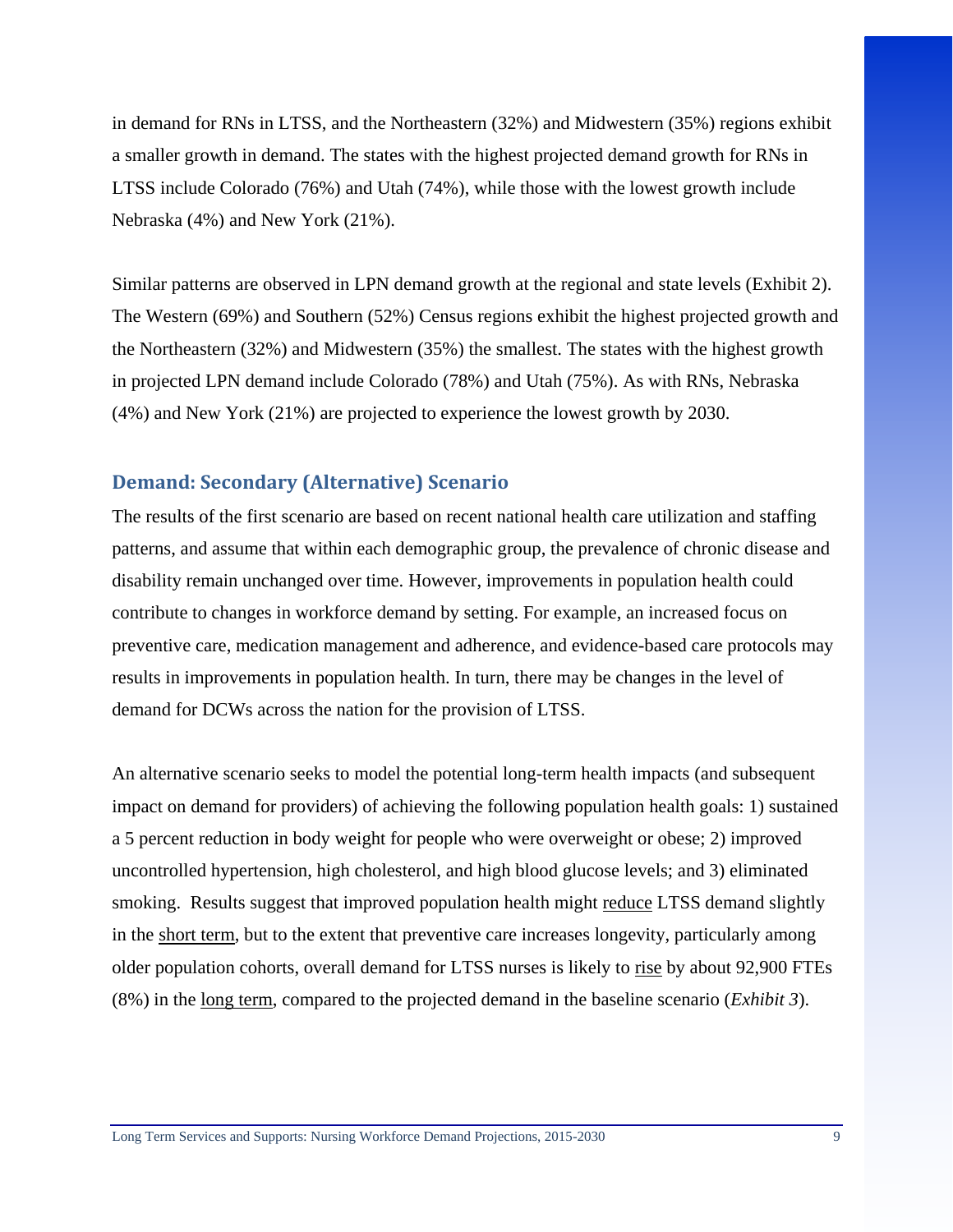<span id="page-10-0"></span>

| <b>Northeast</b><br>5,170<br>5,730<br>6,530<br>7,470<br>44%<br>Connecticut<br>2,010<br>$\overline{2,160}$<br>2,330<br>2,590<br>29%<br>Maine<br>9,550<br>10,390<br>11,360<br>13,000<br>Massachusetts<br>36%<br>2,020<br>2,220<br>2,540<br>53%<br>New Hampshire<br>3,100<br>10,770<br>12,130<br>13,510<br>15,510<br>44%<br>New Jersey<br>New York<br>25,230<br>26,020<br>27,570<br>30,490<br>21%<br>20,190<br>21,680<br>23,650<br>26,970<br>34%<br>Pennsylvania<br>Rhode Island<br>2,030<br>2,060<br>2,250<br>2,600<br>28%<br>850<br>880<br>990<br>31%<br>Vermont<br>1,110<br><b>Midwest</b><br>95,370<br>113,770<br>128,950<br>35%<br>102,990<br>17,060<br>18,820<br>21,330<br>24,310<br>Illinois<br>42%<br>9,070<br>9,870<br>10,910<br>12,550<br>38%<br>Indiana<br>4,970<br>5,170<br>5,560<br>6,210<br>25%<br>Iowa<br>Kansas<br>4,360<br>5,580<br>6,320<br>4,930<br>45%<br>11,800<br>Michigan<br>12,730<br>14,080<br>15,840<br>34%<br>7,000<br>7,690<br>8,620<br>10,070<br>44%<br>Minnesota<br>9,330<br>10,190<br>11,350<br>13,040<br>40%<br>Missouri<br>3,160<br>3,150<br>3,150<br>3,280<br>$4\%$<br>Nebraska<br>1,560<br>North Dakota<br>1,550<br>1,760<br>1,980<br>28%<br>17,870<br>Ohio<br>18,790<br>20,070<br>21,970<br>23%<br>1,680<br>1,920<br>South Dakota<br>2,190<br>2,510<br>49%<br>7,520<br>9,170<br>8,170<br>10,870<br>45%<br>Wisconsin<br>129,840<br>148,460<br>171,590<br>197,780<br>52%<br><b>South</b><br>6,490<br>7,410<br>8,300<br>9,290<br>43%<br>Alabama<br>4,290<br>5,160<br>5,590<br>Arkansas<br>4,750<br>30%<br>1,250<br>1,400<br>1,600<br>1,830<br>46%<br>Delaware<br>920<br>1,060<br>1,200<br>District of Columbia<br>1,330<br>45%<br>22,780<br>25,330<br>29,040<br>32,430<br>42%<br>Florida<br>8,590<br>10,220<br>11,940<br>13,650<br>59%<br>Georgia<br>Kentucky<br>6,110<br>6,740<br>7,500<br>38%<br>8,440<br>Louisiana<br>6,040<br>6,630<br>7,540<br>8,650<br>43%<br>6,650<br>7,720<br>8,990<br>57%<br>Maryland<br>10,440<br>4,360<br>5,130<br>5,870<br>6,660<br>53%<br>Mississippi<br>59%<br>North Carolina<br>11,060<br>13,040<br>15,230<br>17,560<br>4,590<br>5,180<br>5,780<br>6,440<br>40%<br>Oklahoma<br>South Carolina<br>4,900<br>5,610<br>6,490<br>7,470<br>52%<br>7,400<br>8,600<br>10,090<br>12,040<br>Tennessee<br>63%<br>40,680<br>72%<br>Texas<br>23,660<br>27,870<br>33,460<br>8,310<br>10,520<br>Virginia<br>9,130<br>12,130<br>46%<br>West Virginia<br>2,440<br>2,640<br>2,880<br>3,150<br>29%<br>72,040<br>85,540<br>69%<br>West<br>61,170<br>103,360<br>650<br>740<br>860<br>1,020<br>57%<br>Alaska<br>4,620<br>6,730<br>7,990<br>5,660<br>73%<br>Arizona<br>30,790<br>52,960<br>72%<br>California<br>36,310<br>43,300<br>4,420<br>5,300<br>6,400<br>Colorado<br>7,860<br>78%<br>Hawaii<br>1,160<br>1,460<br>52%<br>1,260<br>1,760<br>1,510<br>Idaho<br>1,780<br>2,080<br>2,410<br>60%<br>1,770<br>1,640<br>1,980<br>2,330<br>Montana<br>42%<br>1,900<br>2,300<br>2,640<br>2,970<br>56%<br>Nevada<br>1,650<br>1,970<br>New Mexico<br>2,410<br>2,870<br>74%<br>3,660<br>Oregon<br>4,280<br>4,910<br>5,570<br>52%<br>Utah<br>1,890<br>2,280<br>2,740<br>3,310<br>75%<br>Washington<br>7,570<br>9,100<br>11,200<br>6,530<br>72% | <b>Region/State</b> | 2015   | 2020   | 2025   | 2030    | <b>Percent Change</b> |
|------------------------------------------------------------------------------------------------------------------------------------------------------------------------------------------------------------------------------------------------------------------------------------------------------------------------------------------------------------------------------------------------------------------------------------------------------------------------------------------------------------------------------------------------------------------------------------------------------------------------------------------------------------------------------------------------------------------------------------------------------------------------------------------------------------------------------------------------------------------------------------------------------------------------------------------------------------------------------------------------------------------------------------------------------------------------------------------------------------------------------------------------------------------------------------------------------------------------------------------------------------------------------------------------------------------------------------------------------------------------------------------------------------------------------------------------------------------------------------------------------------------------------------------------------------------------------------------------------------------------------------------------------------------------------------------------------------------------------------------------------------------------------------------------------------------------------------------------------------------------------------------------------------------------------------------------------------------------------------------------------------------------------------------------------------------------------------------------------------------------------------------------------------------------------------------------------------------------------------------------------------------------------------------------------------------------------------------------------------------------------------------------------------------------------------------------------------------------------------------------------------------------------------------------------------------------------------------------------------------------------------------------------------------------------------------------------------------------------------------------------------------------------------------------------------------------------------------------------------------------------------------------------------------------------------------------------------------------------------------------------------------------------------------------------------------------------------------------------------------------------------------------------------------------------|---------------------|--------|--------|--------|---------|-----------------------|
|                                                                                                                                                                                                                                                                                                                                                                                                                                                                                                                                                                                                                                                                                                                                                                                                                                                                                                                                                                                                                                                                                                                                                                                                                                                                                                                                                                                                                                                                                                                                                                                                                                                                                                                                                                                                                                                                                                                                                                                                                                                                                                                                                                                                                                                                                                                                                                                                                                                                                                                                                                                                                                                                                                                                                                                                                                                                                                                                                                                                                                                                                                                                                                              |                     | 77,820 | 83,270 | 90,730 | 102,840 | 32%                   |
|                                                                                                                                                                                                                                                                                                                                                                                                                                                                                                                                                                                                                                                                                                                                                                                                                                                                                                                                                                                                                                                                                                                                                                                                                                                                                                                                                                                                                                                                                                                                                                                                                                                                                                                                                                                                                                                                                                                                                                                                                                                                                                                                                                                                                                                                                                                                                                                                                                                                                                                                                                                                                                                                                                                                                                                                                                                                                                                                                                                                                                                                                                                                                                              |                     |        |        |        |         |                       |
|                                                                                                                                                                                                                                                                                                                                                                                                                                                                                                                                                                                                                                                                                                                                                                                                                                                                                                                                                                                                                                                                                                                                                                                                                                                                                                                                                                                                                                                                                                                                                                                                                                                                                                                                                                                                                                                                                                                                                                                                                                                                                                                                                                                                                                                                                                                                                                                                                                                                                                                                                                                                                                                                                                                                                                                                                                                                                                                                                                                                                                                                                                                                                                              |                     |        |        |        |         |                       |
|                                                                                                                                                                                                                                                                                                                                                                                                                                                                                                                                                                                                                                                                                                                                                                                                                                                                                                                                                                                                                                                                                                                                                                                                                                                                                                                                                                                                                                                                                                                                                                                                                                                                                                                                                                                                                                                                                                                                                                                                                                                                                                                                                                                                                                                                                                                                                                                                                                                                                                                                                                                                                                                                                                                                                                                                                                                                                                                                                                                                                                                                                                                                                                              |                     |        |        |        |         |                       |
|                                                                                                                                                                                                                                                                                                                                                                                                                                                                                                                                                                                                                                                                                                                                                                                                                                                                                                                                                                                                                                                                                                                                                                                                                                                                                                                                                                                                                                                                                                                                                                                                                                                                                                                                                                                                                                                                                                                                                                                                                                                                                                                                                                                                                                                                                                                                                                                                                                                                                                                                                                                                                                                                                                                                                                                                                                                                                                                                                                                                                                                                                                                                                                              |                     |        |        |        |         |                       |
|                                                                                                                                                                                                                                                                                                                                                                                                                                                                                                                                                                                                                                                                                                                                                                                                                                                                                                                                                                                                                                                                                                                                                                                                                                                                                                                                                                                                                                                                                                                                                                                                                                                                                                                                                                                                                                                                                                                                                                                                                                                                                                                                                                                                                                                                                                                                                                                                                                                                                                                                                                                                                                                                                                                                                                                                                                                                                                                                                                                                                                                                                                                                                                              |                     |        |        |        |         |                       |
|                                                                                                                                                                                                                                                                                                                                                                                                                                                                                                                                                                                                                                                                                                                                                                                                                                                                                                                                                                                                                                                                                                                                                                                                                                                                                                                                                                                                                                                                                                                                                                                                                                                                                                                                                                                                                                                                                                                                                                                                                                                                                                                                                                                                                                                                                                                                                                                                                                                                                                                                                                                                                                                                                                                                                                                                                                                                                                                                                                                                                                                                                                                                                                              |                     |        |        |        |         |                       |
|                                                                                                                                                                                                                                                                                                                                                                                                                                                                                                                                                                                                                                                                                                                                                                                                                                                                                                                                                                                                                                                                                                                                                                                                                                                                                                                                                                                                                                                                                                                                                                                                                                                                                                                                                                                                                                                                                                                                                                                                                                                                                                                                                                                                                                                                                                                                                                                                                                                                                                                                                                                                                                                                                                                                                                                                                                                                                                                                                                                                                                                                                                                                                                              |                     |        |        |        |         |                       |
|                                                                                                                                                                                                                                                                                                                                                                                                                                                                                                                                                                                                                                                                                                                                                                                                                                                                                                                                                                                                                                                                                                                                                                                                                                                                                                                                                                                                                                                                                                                                                                                                                                                                                                                                                                                                                                                                                                                                                                                                                                                                                                                                                                                                                                                                                                                                                                                                                                                                                                                                                                                                                                                                                                                                                                                                                                                                                                                                                                                                                                                                                                                                                                              |                     |        |        |        |         |                       |
|                                                                                                                                                                                                                                                                                                                                                                                                                                                                                                                                                                                                                                                                                                                                                                                                                                                                                                                                                                                                                                                                                                                                                                                                                                                                                                                                                                                                                                                                                                                                                                                                                                                                                                                                                                                                                                                                                                                                                                                                                                                                                                                                                                                                                                                                                                                                                                                                                                                                                                                                                                                                                                                                                                                                                                                                                                                                                                                                                                                                                                                                                                                                                                              |                     |        |        |        |         |                       |
|                                                                                                                                                                                                                                                                                                                                                                                                                                                                                                                                                                                                                                                                                                                                                                                                                                                                                                                                                                                                                                                                                                                                                                                                                                                                                                                                                                                                                                                                                                                                                                                                                                                                                                                                                                                                                                                                                                                                                                                                                                                                                                                                                                                                                                                                                                                                                                                                                                                                                                                                                                                                                                                                                                                                                                                                                                                                                                                                                                                                                                                                                                                                                                              |                     |        |        |        |         |                       |
|                                                                                                                                                                                                                                                                                                                                                                                                                                                                                                                                                                                                                                                                                                                                                                                                                                                                                                                                                                                                                                                                                                                                                                                                                                                                                                                                                                                                                                                                                                                                                                                                                                                                                                                                                                                                                                                                                                                                                                                                                                                                                                                                                                                                                                                                                                                                                                                                                                                                                                                                                                                                                                                                                                                                                                                                                                                                                                                                                                                                                                                                                                                                                                              |                     |        |        |        |         |                       |
|                                                                                                                                                                                                                                                                                                                                                                                                                                                                                                                                                                                                                                                                                                                                                                                                                                                                                                                                                                                                                                                                                                                                                                                                                                                                                                                                                                                                                                                                                                                                                                                                                                                                                                                                                                                                                                                                                                                                                                                                                                                                                                                                                                                                                                                                                                                                                                                                                                                                                                                                                                                                                                                                                                                                                                                                                                                                                                                                                                                                                                                                                                                                                                              |                     |        |        |        |         |                       |
|                                                                                                                                                                                                                                                                                                                                                                                                                                                                                                                                                                                                                                                                                                                                                                                                                                                                                                                                                                                                                                                                                                                                                                                                                                                                                                                                                                                                                                                                                                                                                                                                                                                                                                                                                                                                                                                                                                                                                                                                                                                                                                                                                                                                                                                                                                                                                                                                                                                                                                                                                                                                                                                                                                                                                                                                                                                                                                                                                                                                                                                                                                                                                                              |                     |        |        |        |         |                       |
|                                                                                                                                                                                                                                                                                                                                                                                                                                                                                                                                                                                                                                                                                                                                                                                                                                                                                                                                                                                                                                                                                                                                                                                                                                                                                                                                                                                                                                                                                                                                                                                                                                                                                                                                                                                                                                                                                                                                                                                                                                                                                                                                                                                                                                                                                                                                                                                                                                                                                                                                                                                                                                                                                                                                                                                                                                                                                                                                                                                                                                                                                                                                                                              |                     |        |        |        |         |                       |
|                                                                                                                                                                                                                                                                                                                                                                                                                                                                                                                                                                                                                                                                                                                                                                                                                                                                                                                                                                                                                                                                                                                                                                                                                                                                                                                                                                                                                                                                                                                                                                                                                                                                                                                                                                                                                                                                                                                                                                                                                                                                                                                                                                                                                                                                                                                                                                                                                                                                                                                                                                                                                                                                                                                                                                                                                                                                                                                                                                                                                                                                                                                                                                              |                     |        |        |        |         |                       |
|                                                                                                                                                                                                                                                                                                                                                                                                                                                                                                                                                                                                                                                                                                                                                                                                                                                                                                                                                                                                                                                                                                                                                                                                                                                                                                                                                                                                                                                                                                                                                                                                                                                                                                                                                                                                                                                                                                                                                                                                                                                                                                                                                                                                                                                                                                                                                                                                                                                                                                                                                                                                                                                                                                                                                                                                                                                                                                                                                                                                                                                                                                                                                                              |                     |        |        |        |         |                       |
|                                                                                                                                                                                                                                                                                                                                                                                                                                                                                                                                                                                                                                                                                                                                                                                                                                                                                                                                                                                                                                                                                                                                                                                                                                                                                                                                                                                                                                                                                                                                                                                                                                                                                                                                                                                                                                                                                                                                                                                                                                                                                                                                                                                                                                                                                                                                                                                                                                                                                                                                                                                                                                                                                                                                                                                                                                                                                                                                                                                                                                                                                                                                                                              |                     |        |        |        |         |                       |
|                                                                                                                                                                                                                                                                                                                                                                                                                                                                                                                                                                                                                                                                                                                                                                                                                                                                                                                                                                                                                                                                                                                                                                                                                                                                                                                                                                                                                                                                                                                                                                                                                                                                                                                                                                                                                                                                                                                                                                                                                                                                                                                                                                                                                                                                                                                                                                                                                                                                                                                                                                                                                                                                                                                                                                                                                                                                                                                                                                                                                                                                                                                                                                              |                     |        |        |        |         |                       |
|                                                                                                                                                                                                                                                                                                                                                                                                                                                                                                                                                                                                                                                                                                                                                                                                                                                                                                                                                                                                                                                                                                                                                                                                                                                                                                                                                                                                                                                                                                                                                                                                                                                                                                                                                                                                                                                                                                                                                                                                                                                                                                                                                                                                                                                                                                                                                                                                                                                                                                                                                                                                                                                                                                                                                                                                                                                                                                                                                                                                                                                                                                                                                                              |                     |        |        |        |         |                       |
|                                                                                                                                                                                                                                                                                                                                                                                                                                                                                                                                                                                                                                                                                                                                                                                                                                                                                                                                                                                                                                                                                                                                                                                                                                                                                                                                                                                                                                                                                                                                                                                                                                                                                                                                                                                                                                                                                                                                                                                                                                                                                                                                                                                                                                                                                                                                                                                                                                                                                                                                                                                                                                                                                                                                                                                                                                                                                                                                                                                                                                                                                                                                                                              |                     |        |        |        |         |                       |
|                                                                                                                                                                                                                                                                                                                                                                                                                                                                                                                                                                                                                                                                                                                                                                                                                                                                                                                                                                                                                                                                                                                                                                                                                                                                                                                                                                                                                                                                                                                                                                                                                                                                                                                                                                                                                                                                                                                                                                                                                                                                                                                                                                                                                                                                                                                                                                                                                                                                                                                                                                                                                                                                                                                                                                                                                                                                                                                                                                                                                                                                                                                                                                              |                     |        |        |        |         |                       |
|                                                                                                                                                                                                                                                                                                                                                                                                                                                                                                                                                                                                                                                                                                                                                                                                                                                                                                                                                                                                                                                                                                                                                                                                                                                                                                                                                                                                                                                                                                                                                                                                                                                                                                                                                                                                                                                                                                                                                                                                                                                                                                                                                                                                                                                                                                                                                                                                                                                                                                                                                                                                                                                                                                                                                                                                                                                                                                                                                                                                                                                                                                                                                                              |                     |        |        |        |         |                       |
|                                                                                                                                                                                                                                                                                                                                                                                                                                                                                                                                                                                                                                                                                                                                                                                                                                                                                                                                                                                                                                                                                                                                                                                                                                                                                                                                                                                                                                                                                                                                                                                                                                                                                                                                                                                                                                                                                                                                                                                                                                                                                                                                                                                                                                                                                                                                                                                                                                                                                                                                                                                                                                                                                                                                                                                                                                                                                                                                                                                                                                                                                                                                                                              |                     |        |        |        |         |                       |
|                                                                                                                                                                                                                                                                                                                                                                                                                                                                                                                                                                                                                                                                                                                                                                                                                                                                                                                                                                                                                                                                                                                                                                                                                                                                                                                                                                                                                                                                                                                                                                                                                                                                                                                                                                                                                                                                                                                                                                                                                                                                                                                                                                                                                                                                                                                                                                                                                                                                                                                                                                                                                                                                                                                                                                                                                                                                                                                                                                                                                                                                                                                                                                              |                     |        |        |        |         |                       |
|                                                                                                                                                                                                                                                                                                                                                                                                                                                                                                                                                                                                                                                                                                                                                                                                                                                                                                                                                                                                                                                                                                                                                                                                                                                                                                                                                                                                                                                                                                                                                                                                                                                                                                                                                                                                                                                                                                                                                                                                                                                                                                                                                                                                                                                                                                                                                                                                                                                                                                                                                                                                                                                                                                                                                                                                                                                                                                                                                                                                                                                                                                                                                                              |                     |        |        |        |         |                       |
|                                                                                                                                                                                                                                                                                                                                                                                                                                                                                                                                                                                                                                                                                                                                                                                                                                                                                                                                                                                                                                                                                                                                                                                                                                                                                                                                                                                                                                                                                                                                                                                                                                                                                                                                                                                                                                                                                                                                                                                                                                                                                                                                                                                                                                                                                                                                                                                                                                                                                                                                                                                                                                                                                                                                                                                                                                                                                                                                                                                                                                                                                                                                                                              |                     |        |        |        |         |                       |
|                                                                                                                                                                                                                                                                                                                                                                                                                                                                                                                                                                                                                                                                                                                                                                                                                                                                                                                                                                                                                                                                                                                                                                                                                                                                                                                                                                                                                                                                                                                                                                                                                                                                                                                                                                                                                                                                                                                                                                                                                                                                                                                                                                                                                                                                                                                                                                                                                                                                                                                                                                                                                                                                                                                                                                                                                                                                                                                                                                                                                                                                                                                                                                              |                     |        |        |        |         |                       |
|                                                                                                                                                                                                                                                                                                                                                                                                                                                                                                                                                                                                                                                                                                                                                                                                                                                                                                                                                                                                                                                                                                                                                                                                                                                                                                                                                                                                                                                                                                                                                                                                                                                                                                                                                                                                                                                                                                                                                                                                                                                                                                                                                                                                                                                                                                                                                                                                                                                                                                                                                                                                                                                                                                                                                                                                                                                                                                                                                                                                                                                                                                                                                                              |                     |        |        |        |         |                       |
|                                                                                                                                                                                                                                                                                                                                                                                                                                                                                                                                                                                                                                                                                                                                                                                                                                                                                                                                                                                                                                                                                                                                                                                                                                                                                                                                                                                                                                                                                                                                                                                                                                                                                                                                                                                                                                                                                                                                                                                                                                                                                                                                                                                                                                                                                                                                                                                                                                                                                                                                                                                                                                                                                                                                                                                                                                                                                                                                                                                                                                                                                                                                                                              |                     |        |        |        |         |                       |
|                                                                                                                                                                                                                                                                                                                                                                                                                                                                                                                                                                                                                                                                                                                                                                                                                                                                                                                                                                                                                                                                                                                                                                                                                                                                                                                                                                                                                                                                                                                                                                                                                                                                                                                                                                                                                                                                                                                                                                                                                                                                                                                                                                                                                                                                                                                                                                                                                                                                                                                                                                                                                                                                                                                                                                                                                                                                                                                                                                                                                                                                                                                                                                              |                     |        |        |        |         |                       |
|                                                                                                                                                                                                                                                                                                                                                                                                                                                                                                                                                                                                                                                                                                                                                                                                                                                                                                                                                                                                                                                                                                                                                                                                                                                                                                                                                                                                                                                                                                                                                                                                                                                                                                                                                                                                                                                                                                                                                                                                                                                                                                                                                                                                                                                                                                                                                                                                                                                                                                                                                                                                                                                                                                                                                                                                                                                                                                                                                                                                                                                                                                                                                                              |                     |        |        |        |         |                       |
|                                                                                                                                                                                                                                                                                                                                                                                                                                                                                                                                                                                                                                                                                                                                                                                                                                                                                                                                                                                                                                                                                                                                                                                                                                                                                                                                                                                                                                                                                                                                                                                                                                                                                                                                                                                                                                                                                                                                                                                                                                                                                                                                                                                                                                                                                                                                                                                                                                                                                                                                                                                                                                                                                                                                                                                                                                                                                                                                                                                                                                                                                                                                                                              |                     |        |        |        |         |                       |
|                                                                                                                                                                                                                                                                                                                                                                                                                                                                                                                                                                                                                                                                                                                                                                                                                                                                                                                                                                                                                                                                                                                                                                                                                                                                                                                                                                                                                                                                                                                                                                                                                                                                                                                                                                                                                                                                                                                                                                                                                                                                                                                                                                                                                                                                                                                                                                                                                                                                                                                                                                                                                                                                                                                                                                                                                                                                                                                                                                                                                                                                                                                                                                              |                     |        |        |        |         |                       |
|                                                                                                                                                                                                                                                                                                                                                                                                                                                                                                                                                                                                                                                                                                                                                                                                                                                                                                                                                                                                                                                                                                                                                                                                                                                                                                                                                                                                                                                                                                                                                                                                                                                                                                                                                                                                                                                                                                                                                                                                                                                                                                                                                                                                                                                                                                                                                                                                                                                                                                                                                                                                                                                                                                                                                                                                                                                                                                                                                                                                                                                                                                                                                                              |                     |        |        |        |         |                       |
|                                                                                                                                                                                                                                                                                                                                                                                                                                                                                                                                                                                                                                                                                                                                                                                                                                                                                                                                                                                                                                                                                                                                                                                                                                                                                                                                                                                                                                                                                                                                                                                                                                                                                                                                                                                                                                                                                                                                                                                                                                                                                                                                                                                                                                                                                                                                                                                                                                                                                                                                                                                                                                                                                                                                                                                                                                                                                                                                                                                                                                                                                                                                                                              |                     |        |        |        |         |                       |
|                                                                                                                                                                                                                                                                                                                                                                                                                                                                                                                                                                                                                                                                                                                                                                                                                                                                                                                                                                                                                                                                                                                                                                                                                                                                                                                                                                                                                                                                                                                                                                                                                                                                                                                                                                                                                                                                                                                                                                                                                                                                                                                                                                                                                                                                                                                                                                                                                                                                                                                                                                                                                                                                                                                                                                                                                                                                                                                                                                                                                                                                                                                                                                              |                     |        |        |        |         |                       |
|                                                                                                                                                                                                                                                                                                                                                                                                                                                                                                                                                                                                                                                                                                                                                                                                                                                                                                                                                                                                                                                                                                                                                                                                                                                                                                                                                                                                                                                                                                                                                                                                                                                                                                                                                                                                                                                                                                                                                                                                                                                                                                                                                                                                                                                                                                                                                                                                                                                                                                                                                                                                                                                                                                                                                                                                                                                                                                                                                                                                                                                                                                                                                                              |                     |        |        |        |         |                       |
|                                                                                                                                                                                                                                                                                                                                                                                                                                                                                                                                                                                                                                                                                                                                                                                                                                                                                                                                                                                                                                                                                                                                                                                                                                                                                                                                                                                                                                                                                                                                                                                                                                                                                                                                                                                                                                                                                                                                                                                                                                                                                                                                                                                                                                                                                                                                                                                                                                                                                                                                                                                                                                                                                                                                                                                                                                                                                                                                                                                                                                                                                                                                                                              |                     |        |        |        |         |                       |
|                                                                                                                                                                                                                                                                                                                                                                                                                                                                                                                                                                                                                                                                                                                                                                                                                                                                                                                                                                                                                                                                                                                                                                                                                                                                                                                                                                                                                                                                                                                                                                                                                                                                                                                                                                                                                                                                                                                                                                                                                                                                                                                                                                                                                                                                                                                                                                                                                                                                                                                                                                                                                                                                                                                                                                                                                                                                                                                                                                                                                                                                                                                                                                              |                     |        |        |        |         |                       |
|                                                                                                                                                                                                                                                                                                                                                                                                                                                                                                                                                                                                                                                                                                                                                                                                                                                                                                                                                                                                                                                                                                                                                                                                                                                                                                                                                                                                                                                                                                                                                                                                                                                                                                                                                                                                                                                                                                                                                                                                                                                                                                                                                                                                                                                                                                                                                                                                                                                                                                                                                                                                                                                                                                                                                                                                                                                                                                                                                                                                                                                                                                                                                                              |                     |        |        |        |         |                       |
|                                                                                                                                                                                                                                                                                                                                                                                                                                                                                                                                                                                                                                                                                                                                                                                                                                                                                                                                                                                                                                                                                                                                                                                                                                                                                                                                                                                                                                                                                                                                                                                                                                                                                                                                                                                                                                                                                                                                                                                                                                                                                                                                                                                                                                                                                                                                                                                                                                                                                                                                                                                                                                                                                                                                                                                                                                                                                                                                                                                                                                                                                                                                                                              |                     |        |        |        |         |                       |
|                                                                                                                                                                                                                                                                                                                                                                                                                                                                                                                                                                                                                                                                                                                                                                                                                                                                                                                                                                                                                                                                                                                                                                                                                                                                                                                                                                                                                                                                                                                                                                                                                                                                                                                                                                                                                                                                                                                                                                                                                                                                                                                                                                                                                                                                                                                                                                                                                                                                                                                                                                                                                                                                                                                                                                                                                                                                                                                                                                                                                                                                                                                                                                              |                     |        |        |        |         |                       |
|                                                                                                                                                                                                                                                                                                                                                                                                                                                                                                                                                                                                                                                                                                                                                                                                                                                                                                                                                                                                                                                                                                                                                                                                                                                                                                                                                                                                                                                                                                                                                                                                                                                                                                                                                                                                                                                                                                                                                                                                                                                                                                                                                                                                                                                                                                                                                                                                                                                                                                                                                                                                                                                                                                                                                                                                                                                                                                                                                                                                                                                                                                                                                                              |                     |        |        |        |         |                       |
|                                                                                                                                                                                                                                                                                                                                                                                                                                                                                                                                                                                                                                                                                                                                                                                                                                                                                                                                                                                                                                                                                                                                                                                                                                                                                                                                                                                                                                                                                                                                                                                                                                                                                                                                                                                                                                                                                                                                                                                                                                                                                                                                                                                                                                                                                                                                                                                                                                                                                                                                                                                                                                                                                                                                                                                                                                                                                                                                                                                                                                                                                                                                                                              |                     |        |        |        |         |                       |
|                                                                                                                                                                                                                                                                                                                                                                                                                                                                                                                                                                                                                                                                                                                                                                                                                                                                                                                                                                                                                                                                                                                                                                                                                                                                                                                                                                                                                                                                                                                                                                                                                                                                                                                                                                                                                                                                                                                                                                                                                                                                                                                                                                                                                                                                                                                                                                                                                                                                                                                                                                                                                                                                                                                                                                                                                                                                                                                                                                                                                                                                                                                                                                              |                     |        |        |        |         |                       |
|                                                                                                                                                                                                                                                                                                                                                                                                                                                                                                                                                                                                                                                                                                                                                                                                                                                                                                                                                                                                                                                                                                                                                                                                                                                                                                                                                                                                                                                                                                                                                                                                                                                                                                                                                                                                                                                                                                                                                                                                                                                                                                                                                                                                                                                                                                                                                                                                                                                                                                                                                                                                                                                                                                                                                                                                                                                                                                                                                                                                                                                                                                                                                                              |                     |        |        |        |         |                       |
|                                                                                                                                                                                                                                                                                                                                                                                                                                                                                                                                                                                                                                                                                                                                                                                                                                                                                                                                                                                                                                                                                                                                                                                                                                                                                                                                                                                                                                                                                                                                                                                                                                                                                                                                                                                                                                                                                                                                                                                                                                                                                                                                                                                                                                                                                                                                                                                                                                                                                                                                                                                                                                                                                                                                                                                                                                                                                                                                                                                                                                                                                                                                                                              |                     |        |        |        |         |                       |
|                                                                                                                                                                                                                                                                                                                                                                                                                                                                                                                                                                                                                                                                                                                                                                                                                                                                                                                                                                                                                                                                                                                                                                                                                                                                                                                                                                                                                                                                                                                                                                                                                                                                                                                                                                                                                                                                                                                                                                                                                                                                                                                                                                                                                                                                                                                                                                                                                                                                                                                                                                                                                                                                                                                                                                                                                                                                                                                                                                                                                                                                                                                                                                              |                     |        |        |        |         |                       |
|                                                                                                                                                                                                                                                                                                                                                                                                                                                                                                                                                                                                                                                                                                                                                                                                                                                                                                                                                                                                                                                                                                                                                                                                                                                                                                                                                                                                                                                                                                                                                                                                                                                                                                                                                                                                                                                                                                                                                                                                                                                                                                                                                                                                                                                                                                                                                                                                                                                                                                                                                                                                                                                                                                                                                                                                                                                                                                                                                                                                                                                                                                                                                                              |                     |        |        |        |         |                       |
|                                                                                                                                                                                                                                                                                                                                                                                                                                                                                                                                                                                                                                                                                                                                                                                                                                                                                                                                                                                                                                                                                                                                                                                                                                                                                                                                                                                                                                                                                                                                                                                                                                                                                                                                                                                                                                                                                                                                                                                                                                                                                                                                                                                                                                                                                                                                                                                                                                                                                                                                                                                                                                                                                                                                                                                                                                                                                                                                                                                                                                                                                                                                                                              |                     |        |        |        |         |                       |
|                                                                                                                                                                                                                                                                                                                                                                                                                                                                                                                                                                                                                                                                                                                                                                                                                                                                                                                                                                                                                                                                                                                                                                                                                                                                                                                                                                                                                                                                                                                                                                                                                                                                                                                                                                                                                                                                                                                                                                                                                                                                                                                                                                                                                                                                                                                                                                                                                                                                                                                                                                                                                                                                                                                                                                                                                                                                                                                                                                                                                                                                                                                                                                              |                     |        |        |        |         |                       |
|                                                                                                                                                                                                                                                                                                                                                                                                                                                                                                                                                                                                                                                                                                                                                                                                                                                                                                                                                                                                                                                                                                                                                                                                                                                                                                                                                                                                                                                                                                                                                                                                                                                                                                                                                                                                                                                                                                                                                                                                                                                                                                                                                                                                                                                                                                                                                                                                                                                                                                                                                                                                                                                                                                                                                                                                                                                                                                                                                                                                                                                                                                                                                                              |                     |        |        |        |         |                       |
|                                                                                                                                                                                                                                                                                                                                                                                                                                                                                                                                                                                                                                                                                                                                                                                                                                                                                                                                                                                                                                                                                                                                                                                                                                                                                                                                                                                                                                                                                                                                                                                                                                                                                                                                                                                                                                                                                                                                                                                                                                                                                                                                                                                                                                                                                                                                                                                                                                                                                                                                                                                                                                                                                                                                                                                                                                                                                                                                                                                                                                                                                                                                                                              |                     |        |        |        |         |                       |
|                                                                                                                                                                                                                                                                                                                                                                                                                                                                                                                                                                                                                                                                                                                                                                                                                                                                                                                                                                                                                                                                                                                                                                                                                                                                                                                                                                                                                                                                                                                                                                                                                                                                                                                                                                                                                                                                                                                                                                                                                                                                                                                                                                                                                                                                                                                                                                                                                                                                                                                                                                                                                                                                                                                                                                                                                                                                                                                                                                                                                                                                                                                                                                              | Wyoming             | 750    | 820    | 930    | 1,110   | 48%                   |

#### **Exhibit 2: LTSS Demand for Licensed Practical Nurses by State, 2015-2030**

Note: Totals may differ from national tables in the report due to rounding.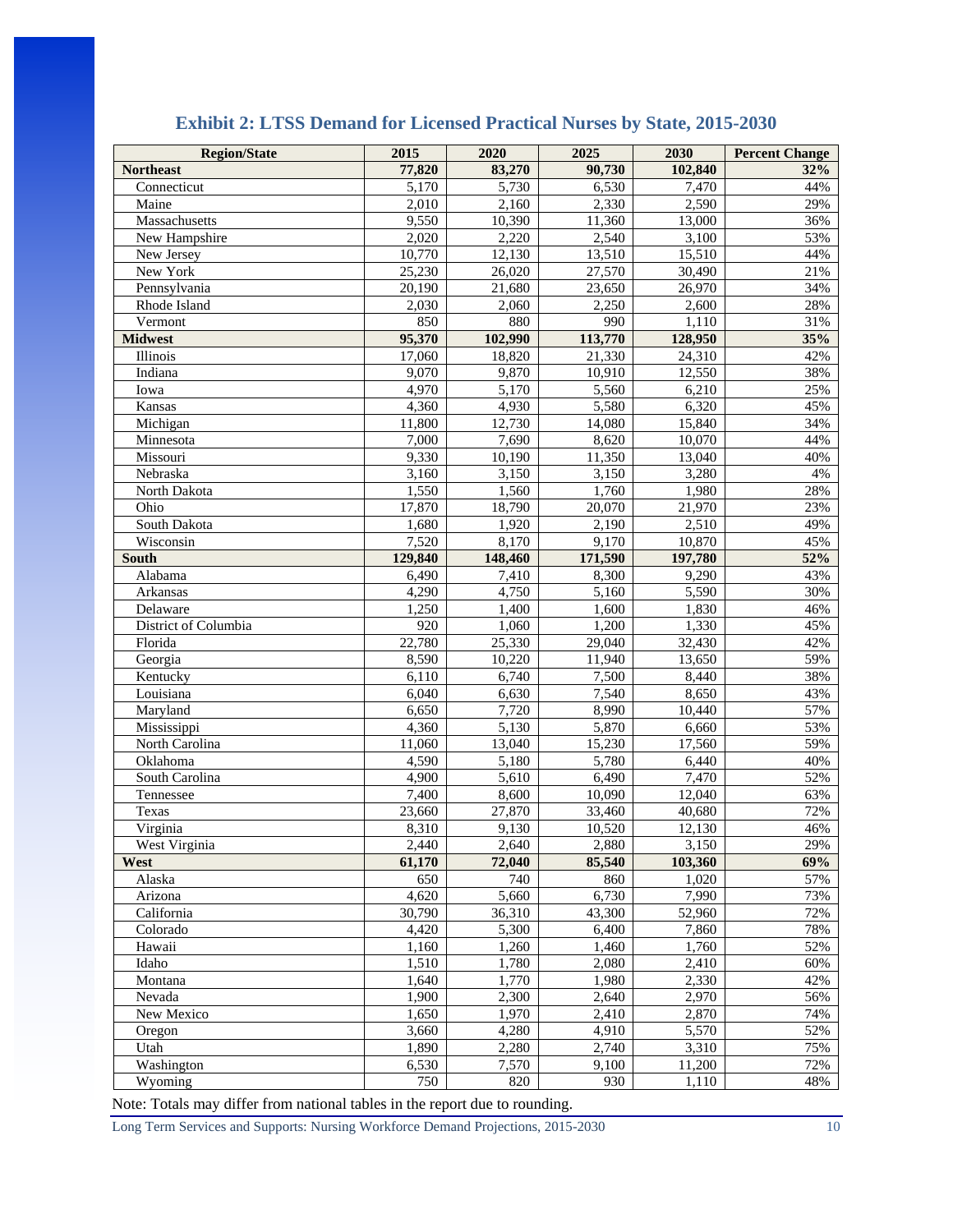<span id="page-11-0"></span>

| <b>Occupation</b>                | 2030 Projected<br><b>Demand</b> | <b>Population</b><br><b>Health Scenario</b> | <b>Percent</b><br><b>Change</b> |
|----------------------------------|---------------------------------|---------------------------------------------|---------------------------------|
| <b>Nursing Occupations</b>       | 1,171,700                       | 1,264,600                                   | 8%                              |
| <b>Licensed Practical Nurses</b> | 532,900                         | 576,000                                     | 8%                              |
| <b>Registered Nurses</b>         | 638,800                         | 688,600                                     | 8%                              |

#### **Exhibit 3: FTE LTSS Demand: Population Health Scenario, 2030**

### **Supply**

The 2015 American Community Survey is the main source for estimating the LTSS workforce supply in 2015 by occupation, care delivery setting (industry), and state. In 2015, an estimated 434,500 RNs and 361,700 LPNs worked in LTSS settings (*Exhibit 4*).

#### **Exhibit 4: FTE LTSS Workforce, 2015 American Community Survey**

<span id="page-11-1"></span>

|                                                 | <b>Long-Term Services and Supports Settings</b> | <b>All Health</b>  |               |              |                 |
|-------------------------------------------------|-------------------------------------------------|--------------------|---------------|--------------|-----------------|
|                                                 | <b>Nursing</b>                                  | <b>Residential</b> | Home          | <b>Total</b> | Care            |
| <b>Occupation</b>                               | <b>Facilities</b>                               | Care               | <b>Health</b> | <b>LTSS</b>  | <b>Settings</b> |
| <b>Registered Nurses</b>                        | 250,500                                         | 27,000             | 157,000       | 434,500      | 2,947,200       |
| Licensed Practical/<br><b>Vocational Nurses</b> | 219,400                                         | 35,300             | 107,000       | 361,700      | 801,000         |
| Total                                           | 469,900                                         | 62,300             | 264,000       | 796,200      | 3,748,200       |

Source: U.S. Census Bureau. 2015 American Community Survey One-Year Estimates. Notes: Estimates of full time equivalents (FTEs) were calculated by dividing each person's reported weekly hours worked by 40 hours.

In addition to the ACS estimates, data from the National Center for Health Statistics' 2014 National Study of Long-Term Care Providers were used to estimate the number of RNs and LPNs working in Adult Day Service Center settings. These estimates (4,100 FTEs for RNs; 2,500 FTEs for LPNs) were included in the 2015 RN and LPN demand estimates shown on Exhibits 1 and 2.

Forecasting the future supply of health workers in a particular employment setting is more difficult than simply projecting the future supply of health workers. Setting-specific supply is dependent on future competitiveness of wages and benefits in that setting, as well as on overall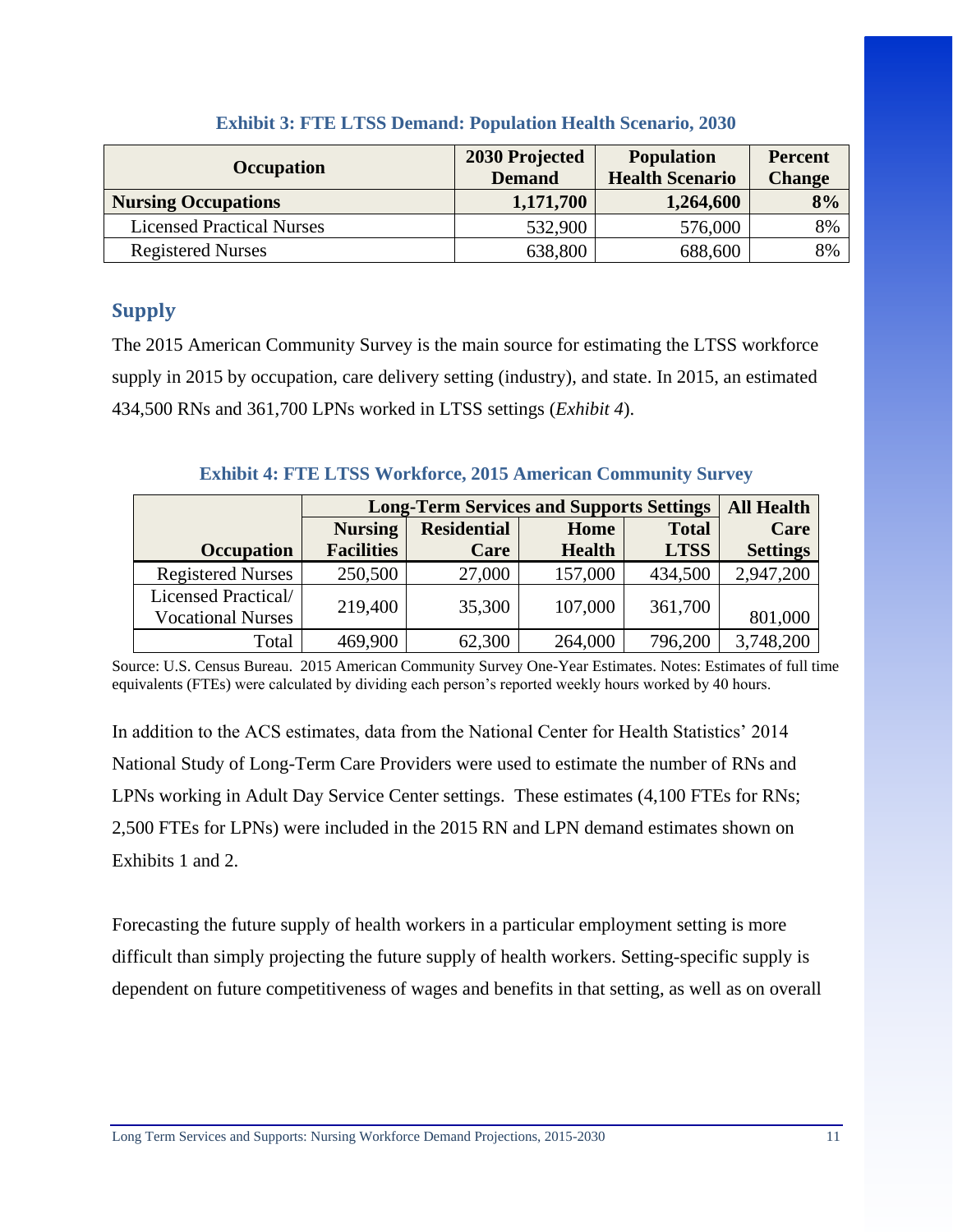supply trends. For nursing occupations, a recent HRSA nursing occupation report<sup>9</sup> provides insights on the future adequacy of supply. In terms of RNs, HRSA's 2017 nursing report suggested that, at the national level, the supply of RNs will be adequate to meet demand over the foreseeable future. If the overall future supply of RNs is adequate to meet demand, then within a particular employment sector such as LTSS settings, there is a greater likelihood that supply will also be adequate. For LPNs, HRSA's 2017 nursing report suggests that demand is growing slightly faster than supply, and by 2030, there may be a projected shortfall of 151,500 FTEs.

In summary, RNs constitute just over 13% of the LTSS workforce, and future supply is expected to be adequate to meet demand. LPNs make up 11% of the LTSS workforce, and supply is growing more slowly than demand. As a consequence of these dynamics, the adequacy of future LTSS nursing supplies, especially at regional and state levels, may be determined not only by workforce availability but also by employers' offering competitive wages, benefits, and other incentives to encourage staff recruitment and retention.

## **Strengths and Limitations**

<span id="page-12-0"></span>The primary strengths of this analysis include the use of recent data with sufficient sample size to provide reliable estimates of key model parameters, and the use of state-of-the-art microsimulation workforce projection modeling techniques.

#### <span id="page-12-1"></span>**Modeling Demand**

 $\overline{\phantom{a}}$ 

A microsimulation approach was used to project future demand because of the flexibility it provides to simulate potential changes in care delivery patterns. This report presents national, regional and state-level demand projections—where geographic variation in the populations' health risk factors is included. One major modeling limitation is lack of data on how care delivery patterns might change over time with emerging care delivery models, third party payment trends, improvements in technology, and other such developments. The HWSM

<sup>9</sup> U.S. Department of Health and Human Services, Health Resources and Services Administration, National Center for Health Workforce Analysis. 2017. National and Regional Supply and Demand Projections of the Nursing Workforce: 2014-2030. Rockville, Maryland. [https://bhw.hrsa.gov/sites/default/files/bhw/nchwa/projections/NCHWA\\_HRSA\\_Nursing\\_Report.pdf](https://bhw.hrsa.gov/sites/default/files/bhw/nchwa/projections/NCHWA_HRSA_Nursing_Report.pdf)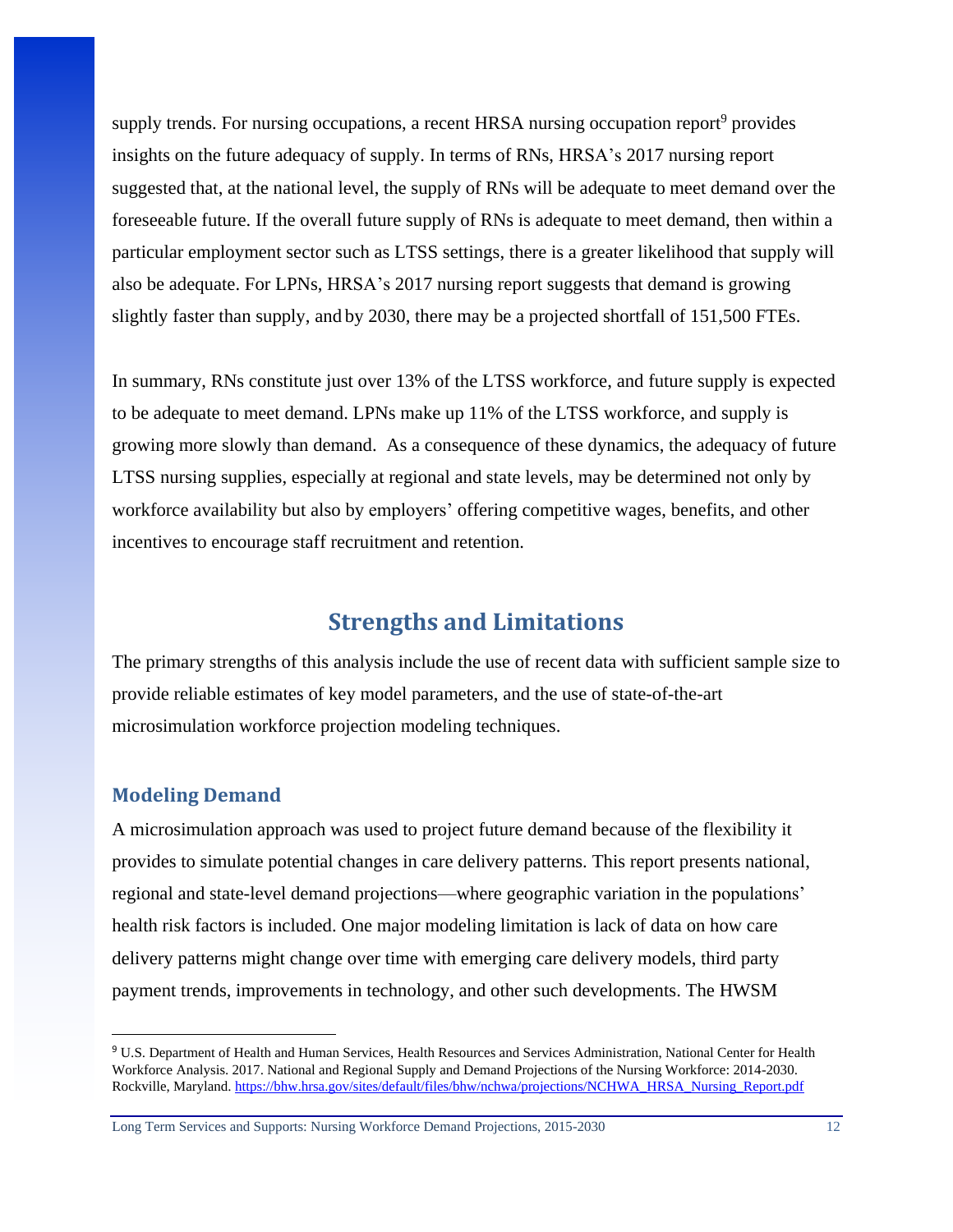operates under many assumptions regarding current status and future trends in health care utilization and workforce demand.

This model, like most other health workforce projection models, assumes that the national labor market for the LTSS workforce is currently in balance (i.e., supply and demand in the base year are equal). Current demand is defined by FTE employment in each occupation, which in turn reflects compensation levels of the number of people willing to work in each occupation given market wages.

Thus, the baseline demand projections reported here reflect future changes in the LTSS workforce relative to a balanced 2015 baseline. However, changes in health care service delivery are not incorporated into the baseline model. Ongoing attempts to understand the effects and implications of these changes in care delivery are reflected in the alternative scenario. If the growing population health emphasis on prevention and chronic disease management leads to reduced mortality and therefore a greater need for LTSS workforce, the baseline scenario may underestimate future demand.

#### <span id="page-13-0"></span>**Modeling Supply**

Modeling the supply of RNs and LPNs in LTSS entails similar challenges to modeling demand. These include predicting how health care delivery may change over time; determining how a greater focus on team-based care may alter staffing levels; and estimating how improvements in technology may change staff loads. Additional challenges specific to modeling LTSS workforce supply relate to deriving setting-specific estimates, recognizing that RNs and LPNs have a choice of workplace opportunities. Setting-specific workforce supplies are likely dependent on a number of factors, including wage competitiveness, employment benefits, workplace environment, and workplace recognition. Estimating the interplay between these various factors over time is beyond the scope of the current HWSM, although future versions of the model may be able to address these elements, and thus estimate health workforce supplies in specific care settings, including LTSS.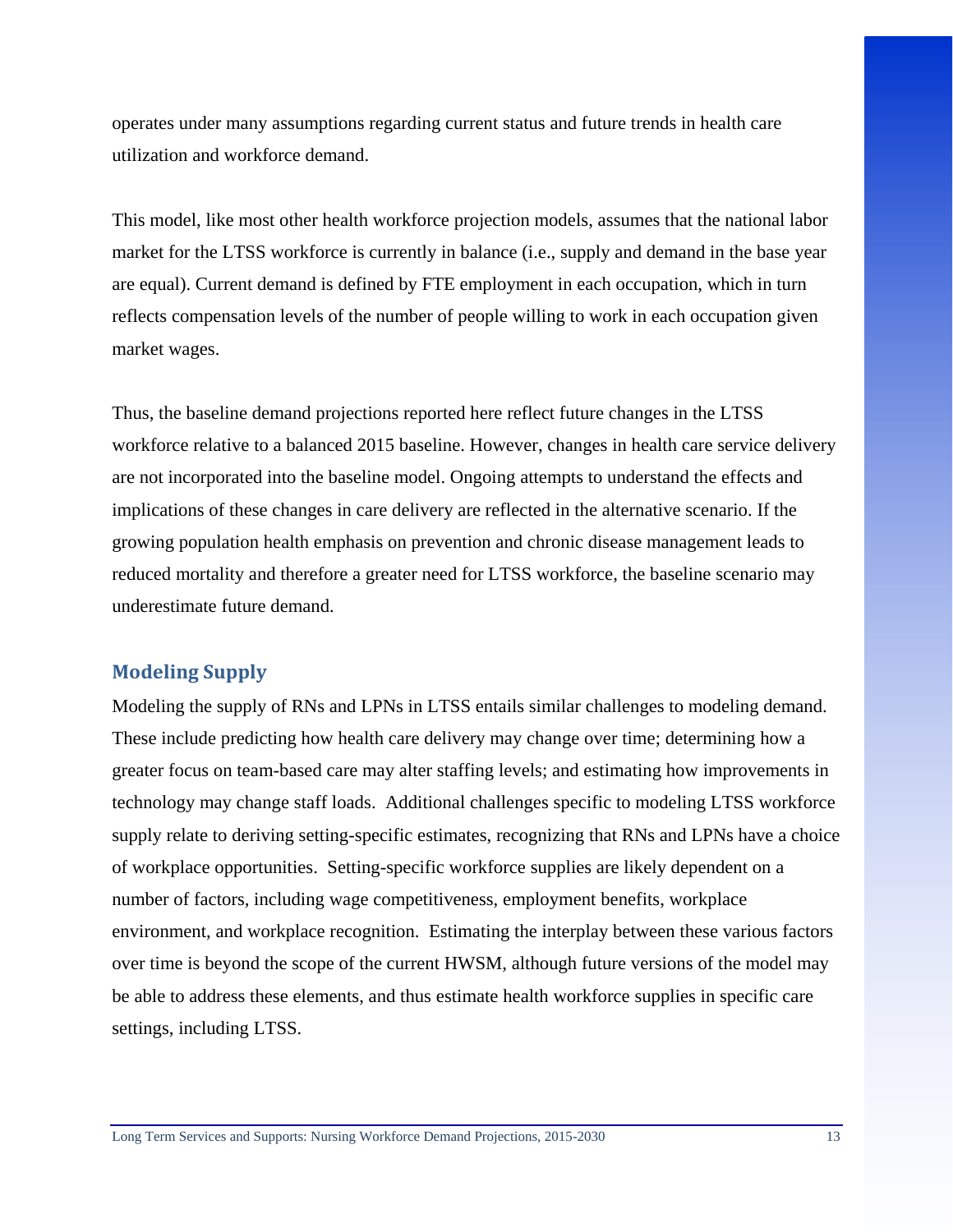In considering the baseline supply estimates of RNs and LPNs in LTSS settings, it must also be noted that the primary data source for these LTSS analyses is the 2015 American Community Survey One-Year estimates. Strengths of these ACS data include the availability of recent, statelevel estimates; the availability of occupation codes and industry codes that permit identification of health workers in various LTSS settings; and the availability of detailed labor force participation data. However, some occupation-industry code combinations may be ambiguous. For example, LPNs working for a home health agency owned by a hospital may be characterized as working in a hospital setting, when, in fact, these providers provide LTSS in a home setting. As a result of these coding constraints, certain occupation/industry code combinations may have led to either an underestimate or an overestimate of the current supply of RNs and LPNs working in LTSS. Given the detail available in the ACS occupation and industry codes, it is expected that the overall impact of these potentially ambiguous codes is small.

## **Conclusions**

<span id="page-14-0"></span>This is one in a series of HRSA reports on the health care workforce, in this case intended to provide information on the future demand for RNs and LPNs in LTSS. These occupations are faced with the challenges of a rapidly aging U.S. population, with longer life expectancy and rising burden of disease.

Looking to the future, many factors will continue to affect demand and supply of the LTSS workforce, including demographically driven demand for health services.<sup>10</sup> For example, any potential future changes to the Medicaid program could play a role in determining service use, site of care, and workforce availability.

Policies to improve population health are likely to increase (rather than reduce) demand for nursing occupations in LTSS due to increased longevity, despite slight short-term declines in demand related to improvements in average health.

Long Term Services and Supports: Nursing Workforce Demand Projections, 2015-2030 14

 $\overline{\phantom{a}}$ 

<sup>10</sup> Institute of Medicine (US). Committee on the Future Health Care Workforce for Older Americans. (2008). *Retooling for an aging America: Building the health care workforce*. National Academies Press.